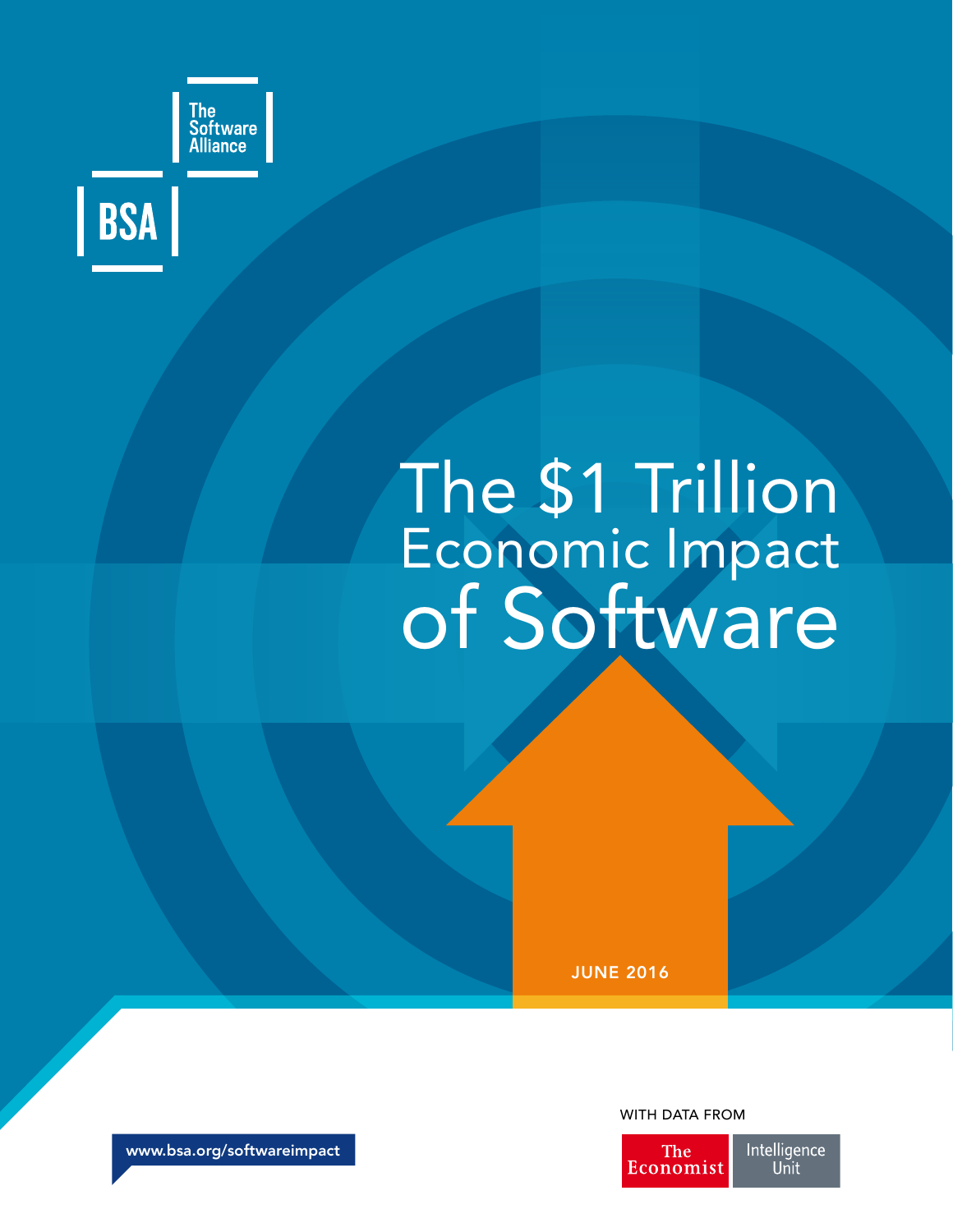### **Contents**

- 1 [The Findings: At a Glance](#page-2-0)
- 2 [Letter From BSA | The Software Alliance](#page-3-0)
- 3 [Software Is Making a Profound Impact on Our Economy](#page-4-0)
- 5 [What Is Software?](#page-6-0)
- 7 [Software-Driven Data Tools Are Extending Breakthrough](#page-8-0)  [Benefits Both Far and Wide](#page-8-0)
- 11 [Software's Economic Impact Is Now Rippling](#page-12-0)  [Throughout the Economy](#page-12-0)
- 12 [Charting a Path to an Even Brighter Economic Future](#page-13-0)
- 13 [State Economic Impact](#page-14-0)
- 15 [Letter From Third-Party Economists](#page-16-0)
- 16 [Methodology](#page-17-0)

This report was written by BSA | The Software Alliance, incorporating the analysis done by The Economist Intelligence Unit (EIU). The EIU compiled these data and economic impact assessments using publicly available government data, maintaining full editorial control of the process and using industry standard approaches. Any views or opinions expressed in this document are not necessarily those of The Economist Intelligence Unit.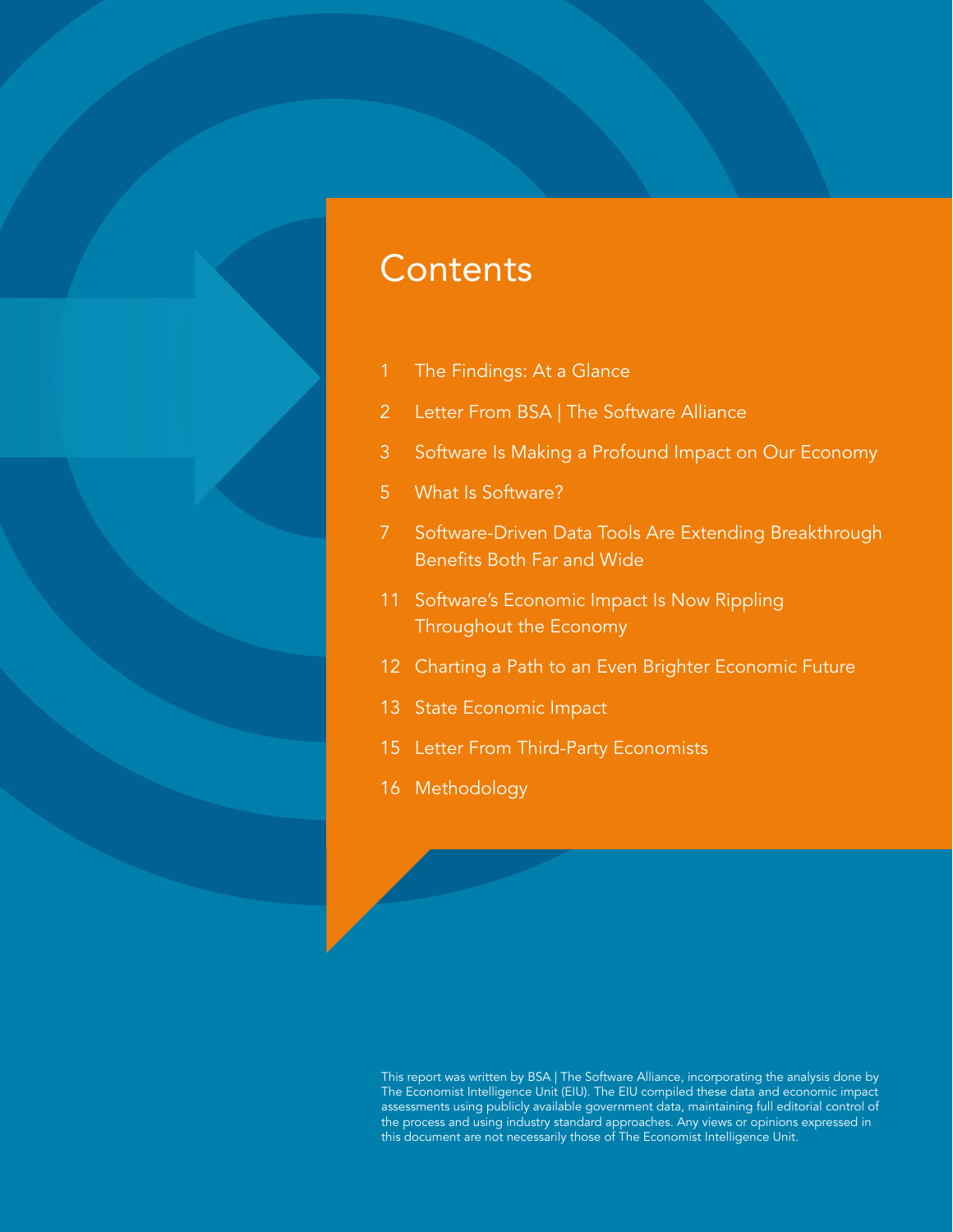## <span id="page-2-0"></span>The Findings: At a Glance

### **UNITED STATES<sup>®</sup>**

Software is so much more than your desktop at work. Software is apps. Software is data. Software is cloud computing. It creates breakthroughs and drives growth in nearly every industry. Software empowers countless people and American businesses, and improves our lives each day in ways big and small. Along with all this progress comes the dramatic, positive impact software is making on our national economy each year. *The Economic Impact of Software*, a first-of-its-kind study from BSA | The Software Alliance conducted in 2016 by The Economist Intelligence Unit (EIU), captures the breadth of the software industry in the US and the sweeping economic impact it is making at state and national levels.

Total Value-Added GDP: 7 trill

(includes indirect and induced impacts)<sup>b</sup>

Direct Value-Added GDP: \$475.3 billion



EMPLOYMENT

Direct: 2.5 million jobs

Total: 9.8 million jobs

(includes indirect and induced impacts)

From software developers and web designers to futurists, project coordinators, administrative assistants, and accountants, software creates jobs for a wide variety of professionals in today's workplaces. These numbers capture jobs created directly by the software industry, as well as jobs the software industry supports through indirect and induced impacts.

Average Annual Wage for Software Developers:



A software developer's wage is more than twice the average annual wage for all US occupations, which was \$48,320 in 2015.<sup>d</sup>

#### WAGES **RESEARCH & DEVELOPMENT**

### \$52 billion<sup>®</sup>

R&D Investment by Software Companies

17.2% of All Domestic Business R&D in the US<sup>f</sup>

From developing new data analytics to driving breakthrough technologies like cognitive computing, the software industry's commitment to R&D continues to spur innovation at unprecedented rates.

- 
- <sup>a</sup> All data is from 2014 unless otherwise indicated.<br><sup>b</sup> For definitions of "indirect" and "induced," see Methodology section on page 16.
- US Department of Labor, Bureau of Labor Statistics, Occupational Employment Statistics. Data from May 2015. <sup>d</sup> Ibid.
- National Science Foundation/National Center for Science and Engineering Statistics and US Census Bureau, Business R&D and Innovation Survey. 2012 Industry breakdown. Where data is not available for 2012, the most recent year is used.
- National Science Foundation/National Center for Science and Engineering Statistics.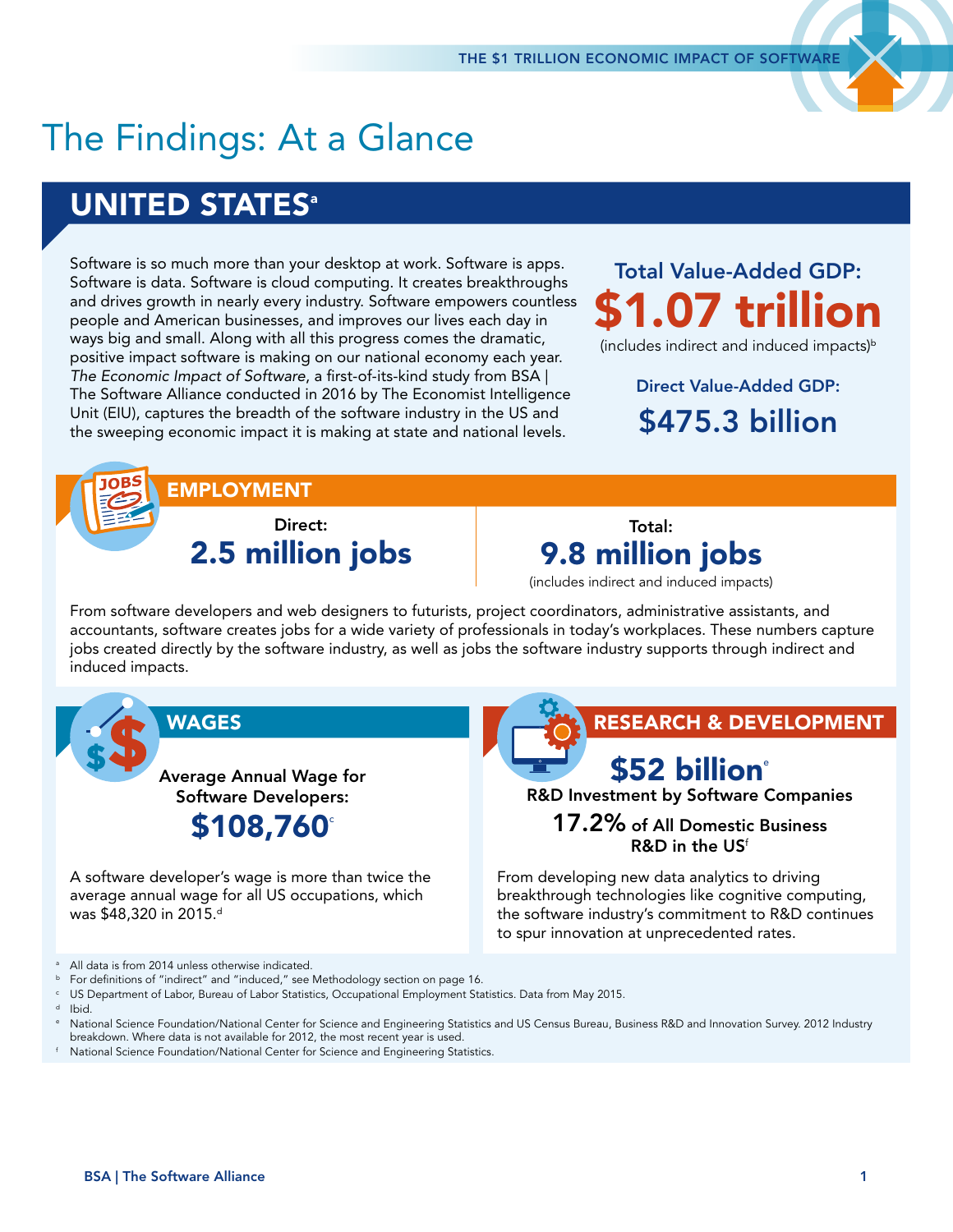#### <span id="page-3-0"></span>LETTER FROM BSA | THE SOFTWARE ALLIANCE

Almost every day, software breakthroughs are unlocking new opportunities to improve our lives in ways both big and small. Following years of substantial investments in software innovation, unprecedented technological advances now are transforming nearly every aspect of our lives, growing our economy, and greatly enhancing our lives. But for too long, software's significant economic impact has gone unseen or undermeasured.

To gain a better understanding of the software industry's role as an engine for economic growth, BSA commissioned The Economist Intelligence Unit to conduct an analysis, the first of its kind, on the economic contributions of software. We set out to help answer two fundamental questions: How broad of a role does the software industry directly play in growing the economy? What kinds of multiplier effects does software innovation play in the sweeping impacts being seen at both state and national levels?

The study's findings are profound. It finds that today in the US alone, the software sector is driving more than a trillion dollars a year in economic impact. Additionally, the software sector drives high-paying jobs, with software developers making more than twice the average annual wage for all US occupations. As software innovation continues to thrive, it is creating a ripple or multiplier effect that stimulates other parts of the IT sector and the economy. This dynamic benefits all 50 states in meaningful ways.

The software industry is poised to build upon today's critical contributions by driving even more widespread growth in the years ahead. The study shows that through investments in R&D, the software industry is investing in America's innovative future — laying the groundwork for a new wave of software-driven technological advances that promise to make businesses more productive, jobs more plentiful, and opportunities more pervasive.

This analysis can help thought leaders and policymakers better gauge the magnitude of the impacts that a thriving software industry can deliver. At the state level, the study's economic rankings can help state leaders better understand the relative success of their technology initiatives, and better focus on the smart policy choices that ignite broader software-driven economic gains.

Now, more clearly than ever, the software revolution isn't just the vital spark that can improve our lives and transform the way we work. It's an economic engine for creating the new jobs, industries, and solutions that are essential for bringing about a brighter future. If we want to rise and meet the challenges of both today and tomorrow, we need to seize upon what may be software's greatest untapped potential — its ability to fundamentally expand tomorrow's economic promise.

Sincerely,

Victoria A. Espinel President and CEO, BSA | The Software Alliance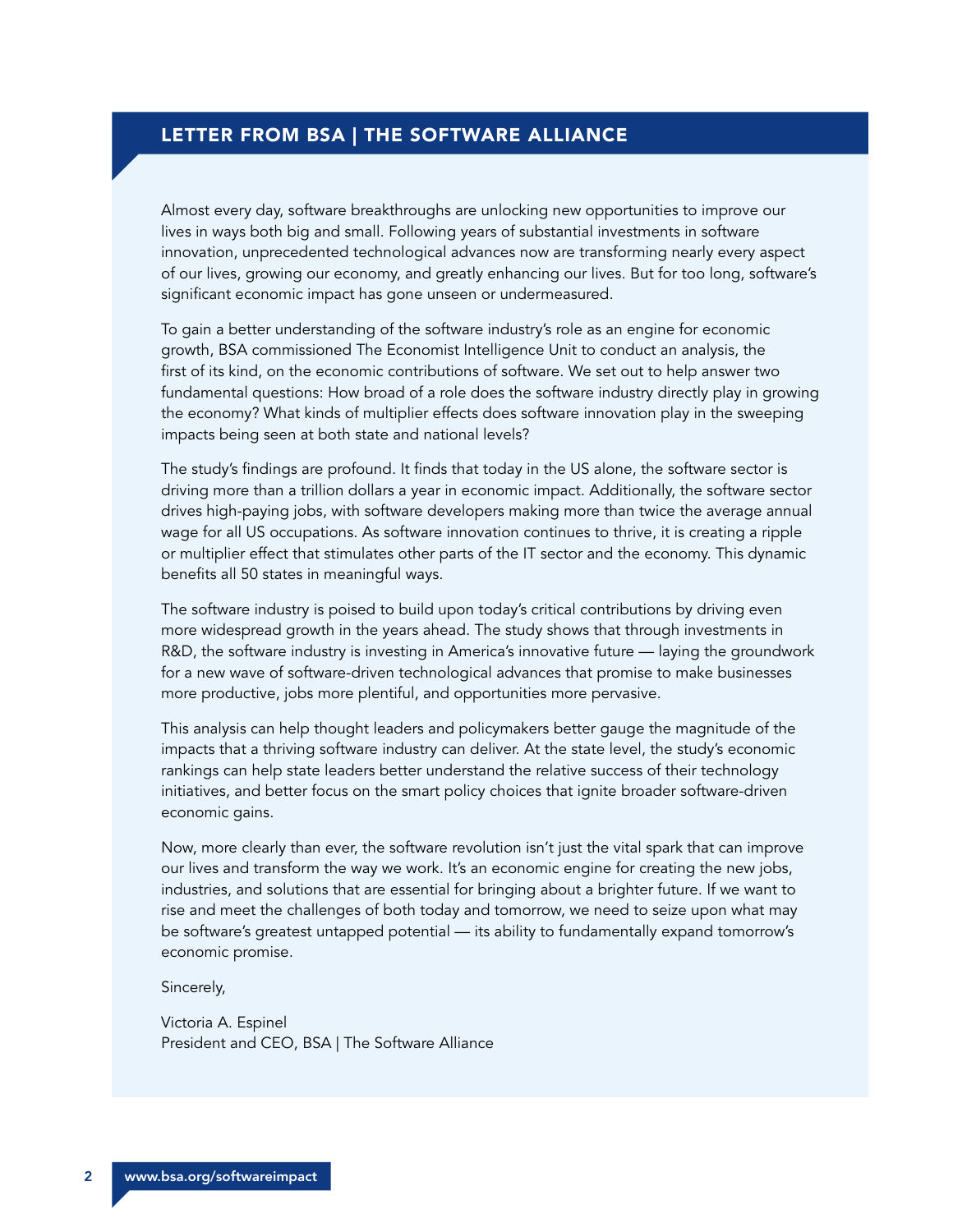### <span id="page-4-0"></span>Software Is Making a Profound Impact on Our Economy

Software innovation's positive economic impact can be seen throughout our national economy contributing to our GDP, creating jobs, lifting wages, and securing our future. To measure these impacts, we launched a unique analysis to explore whether these impacts can be seen across the country in all 50 states, whether software's growing economic potential carries through to other sectors of the economy, and whether these benefits extend to local economies, entrepreneurs, workers, consumers, and governments alike.

As part of BSA's *Economic Impact of Software* study, researchers from The Economist Intelligence Unit (EIU) sought to quantify software's economic impact by examining:

- The software industry's breadth as a direct driver of economic benefits; and
- $\supset$  The economic impact software indirectly plays in the sweeping gains being seen at both the state and national levels.



### **KEY FINDINGS<sup>1</sup>**

Taken together, the study's results indicate the software industry's impact is now rippling throughout the economy, benefiting all 50 states, boosting efficiency, creating jobs, and expanding our economic potential across numerous sectors.

- $\bullet$  Software innovation adds more than a trillion dollars a year to the US economy: The software industry directly added \$475.3 billion to the US economy in 2014. When factoring in its full effect (both indirect and induced), software was responsible for a total \$1.07 trillion of all US value-added GDP in 2014.<sup>2</sup>
- $\bullet$  Software supports nearly 10 million jobs nationwide: From app developers to accountants, and from web designers to project managers, software creates jobs for a wide range of professionals across the US economy. While the software industry itself directly employed 2.5 million people in the US in 2014, research shows the software industry supports a total of 9.8 million jobs when including the indirect and induced jobs that software supports.
- $\bullet$  Software lifts wages through jobs that can pay more than twice the national average: Not only does software support millions of good jobs, but these are great-paying jobs, too. For example, software developers earned \$108,760 on average in 2014 — more than twice what the average worker earns  $-$  \$48,320 a year  $-$  for all US occupations.<sup>3</sup>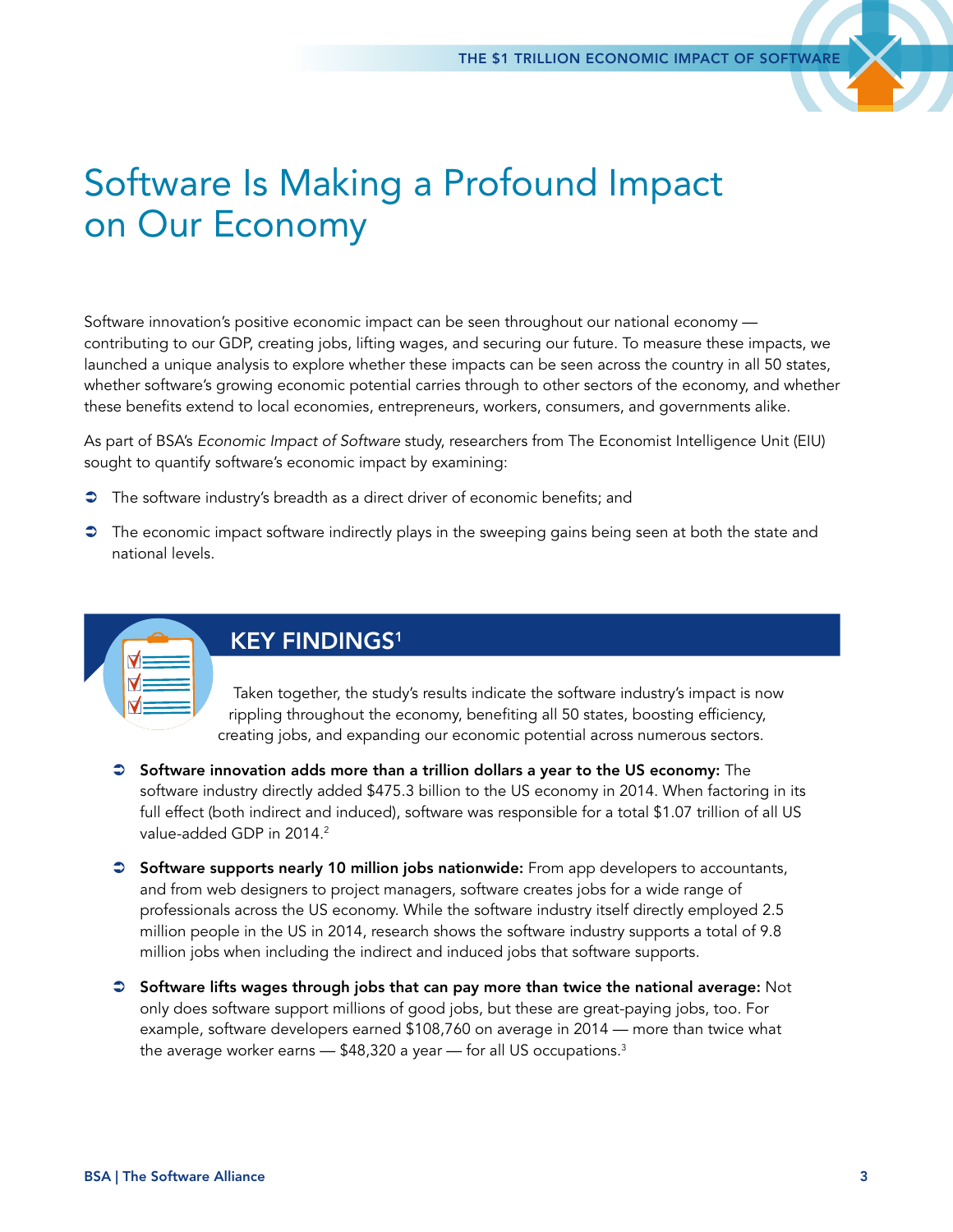Among the many results from the study, one thing is abundantly clear: software is a powerful catalyst for economic change with the potential to make businesses more productive and the economy more prosperous.

- Software is driving economic gains in all 50 states: Every state's economy and workforce are benefiting from new jobs that fit our modern digital economy and opportunities driven by software advances. The software sector in large states, including California, Texas, and New York, drives about of a third of software's trillion-dollar economic impact on the GDP, while states like North Carolina and Massachusetts are benefiting from large investments into game-changing R&D in their states. Yet every state, no matter how big or small, rural or urban, is seeing tangible economic impacts from software innovation.
- $\bullet$  Software industry investments in the future will help expand America's long-term economic and innovative potential: Given that well over half the economic growth in this country since the end of World War II has been directly attributable to technological innovation,<sup>4</sup> by investing more than \$52 billion into cutting edge R&D in 2012,<sup>5</sup> the software industry is helping to "pay it forward" by supporting breakthrough advances that can spur further innovation and an even more prosperous future. While the software industry makes up 2.7 percent of our economy, it contributes outsized sums to our future (17.2 percent of all domestic R&D.)<sup>6</sup>

Among the many results from the study, one thing is abundantly clear: software is a powerful catalyst for economic change with the potential to make businesses more efficient and the economy more prosperous. Harnessing this potential in pragmatic ways can be the key to lifting our standards of living and accelerating American prosperity.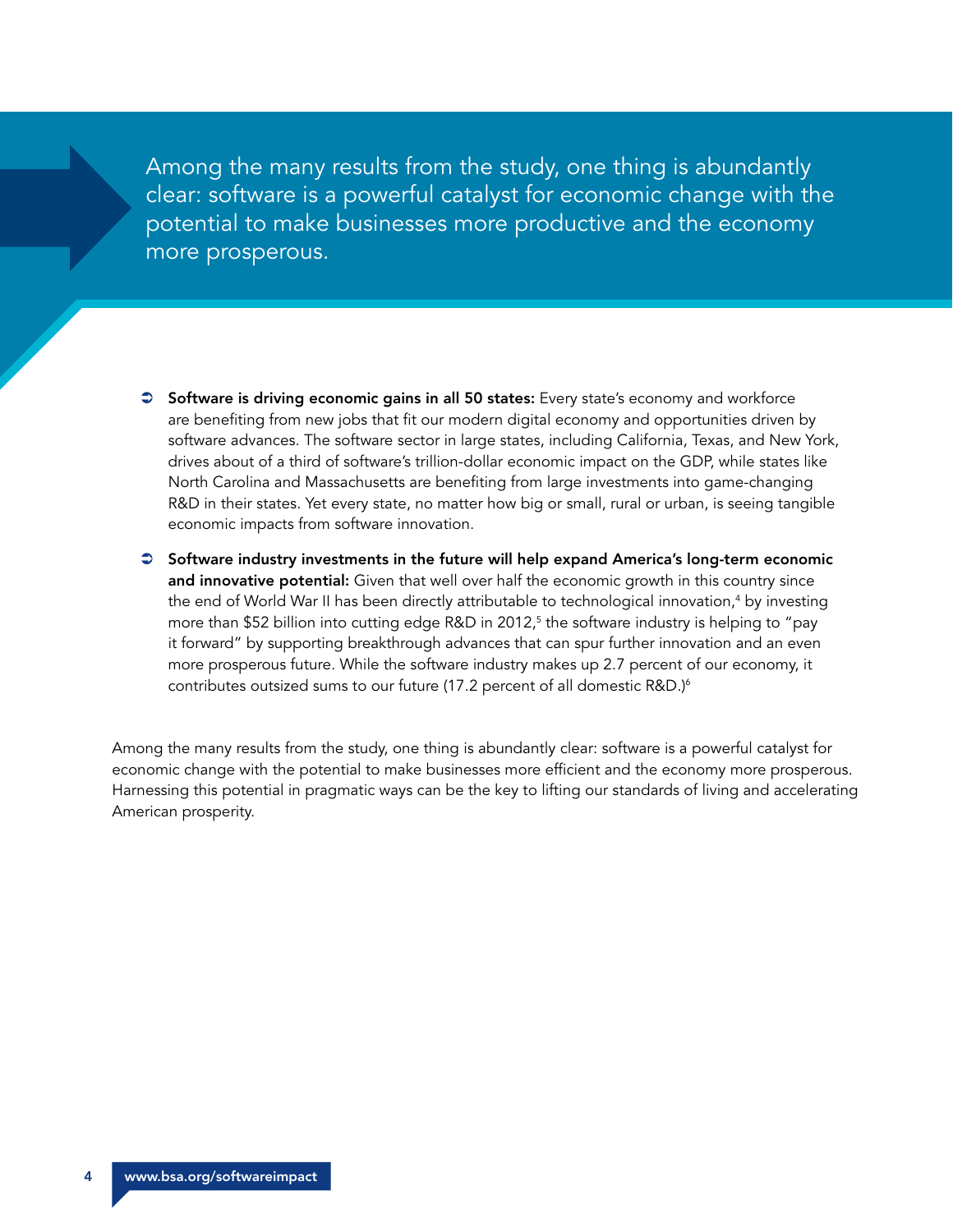### <span id="page-6-0"></span>SOFTWARE IS.



Pinpointing malaria transmission hotspots to detect outbreaks and improve eradication efforts.



Redistributing water supplies in communities where clean water is scarce.

## What Is Software?

Software isn't just the vital code that brings your desktop computer to life, or that puts the "smart" in your smartphone. Software is the foundational language at the very heart of our digital revolution — transforming data into ideas, and ideas into action. It brings technology to life in countless ways, and empowers us to do everyday things in ways that only recently seemed unimaginable. Software is:

- $\blacktriangleright$  Helping people hear for the very first time.<sup>7</sup>
- $\supset$  Building smarter homes that learn from us to save energy.
- $\supset$  Pinpointing malaria transmission hotspots to detect outbreaks and improve eradication efforts.
- $\supset$  Redistributing water supplies in communities where clean water is scarce.
- **Routing travelers and packages more efficiently so they reach their destinations sooner.**
- **Connecting families and friends worldwide in new and novel ways.**
- **C** Helping farmers monitor crops, pests, and soil conditions.
- $\supset$  Empowering doctors with new visualization tools that recognize cancer tumors earlier.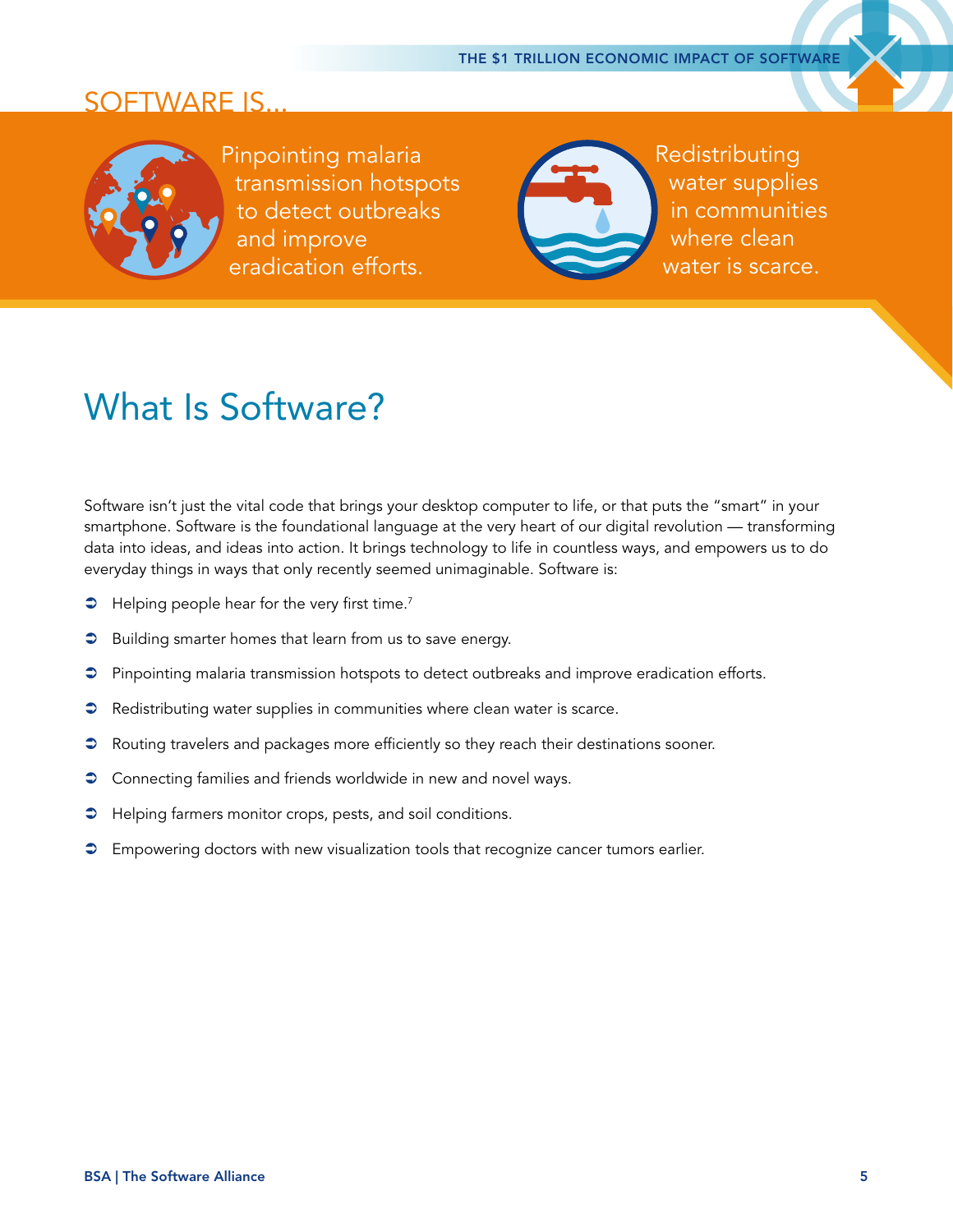Software advances are improving our lives in thousands of ways every day. We use software almost ubiquitously throughout our daily lives for everything from helping us with simple tasks and conveniences to fundamentally expanding our human potential. For example:

### Data's transformative impact is being The apps we use every day are software. When you use apps to connect with friends, check the weather, find the fastest route to work, share the latest viral video, or bank online — you are using software. These software apps have now become vital to our

#### Data is driven by software.

driven by software innovations that enable everything from smarter cities and better weather predictions, to life-saving health breakthroughs and improved crop yields. Already, 90 percent of business leaders cite data innovation as one of the key resources and a key differentiator for businesses on par with basic resources like land, labor, and capital.<sup>8</sup>

#### Cloud computing is enabled by software.

daily lives.

Cloud computing — enabled by software — is transforming the way companies work by revolutionizing how computing power and storage is bought, sold, and delivered. It enables companies both big and small to affordably access data, share computing power, and collaborate in new ways — at any time, from any device, from anywhere around the globe.

#### Industry solutions are powered by software.

Software helps optimize, analyze, and visualize everything from aerodynamics systems to our global financial infrastructure. Throughout our airways, railways, and roadways, software is helping make transportation more efficient to save time, money, fuel, and lives. In classrooms, software is transforming the way teachers teach and students learn. In manufacturing, software is improving the way products are designed, built, and distributed.

These are just a few examples of the pervasive ways we benefit from software. One particularly exciting advance is the way these benefits are being magnified and amplified throughout broad sectors of the economy. New software advances are sparking unprecedented advances that extend benefits more deeply into almost every sector of the economy — to make businesses work better, introduce new jobs, and make opportunities more profound.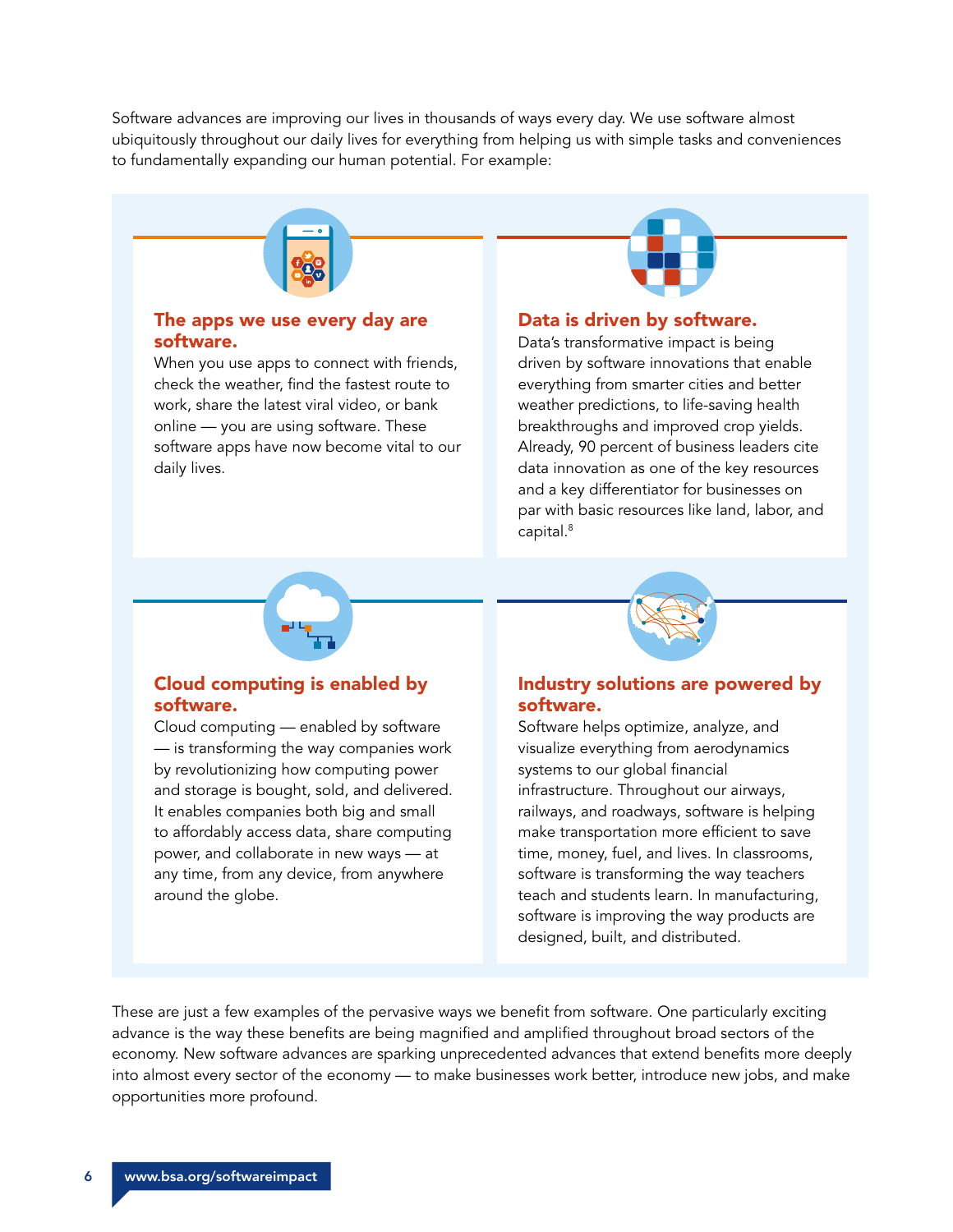<span id="page-8-0"></span>The New York City Fire Department is combining 7,500 data points across 17 city-agency data streams with the help of clever software that uses predictive analytics and artificial intelligence to predict which of New York City's 1 million buildings are at high risk for fires.

### Software-Driven Data Tools Are Extending Breakthrough Benefits Both Far and Wide

The economic impacts identified in this study are more than just numbers. Software's positive impact can be seen all around us, but perhaps none more significantly than the way software-driven data innovation is leading to benefits throughout broad sectors of the economy. Over the past decade, software innovation has unleashed unprecedented advances, grown our economies, improved our security, and increased our standards of living.

Data analytics is the software tool used to synthesize and make sense of data. It helps us use data to make more informed decisions across a range of disciplines, or to discover unexpected insights from within seemingly unrelated data. These software tools enable startups, governments, small businesses and large enterprises to sift through mountains of data to find nuggets of "information gold." This gives companies a competitive advantage, researchers a breakthrough moment, and governments the ability to better serve their citizens more effectively and efficiently.

#### Software is cultivating agricultural growth

To increase crop yield and boost production, farmers are often turning to software that uses data from seeds, satellites, sensors, and tractors to make better decisions about what to grow, how to grow it, and how to track food freshness from farm to fork. With the amount of farmland shrinking but the number of mouths to feed growing, farmers have quickly found they can use software to harvest data in new ways to increase yields and grow their bottom lines. For example:

- $\supset$  Software processing data coming from a "Lettuce Bot" mounted on a tractor can analyze real-time images of lettuce crops to improve yields by precisely feeding each plant with the nutrients it needs to maximize output. By harnessing data more effectively, farmers are able to target resources to reduce input costs, and reduce pesticide and chemical use, while improving yields by five or 10 bushels an acre.<sup>9</sup>
- <sup>•</sup> In response to President Obama's Innovation Challenge, the US Department of Agriculture, using Microsoft Azure, used key climate data sets to explore solutions for increasing food resiliency and strengthening food systems.10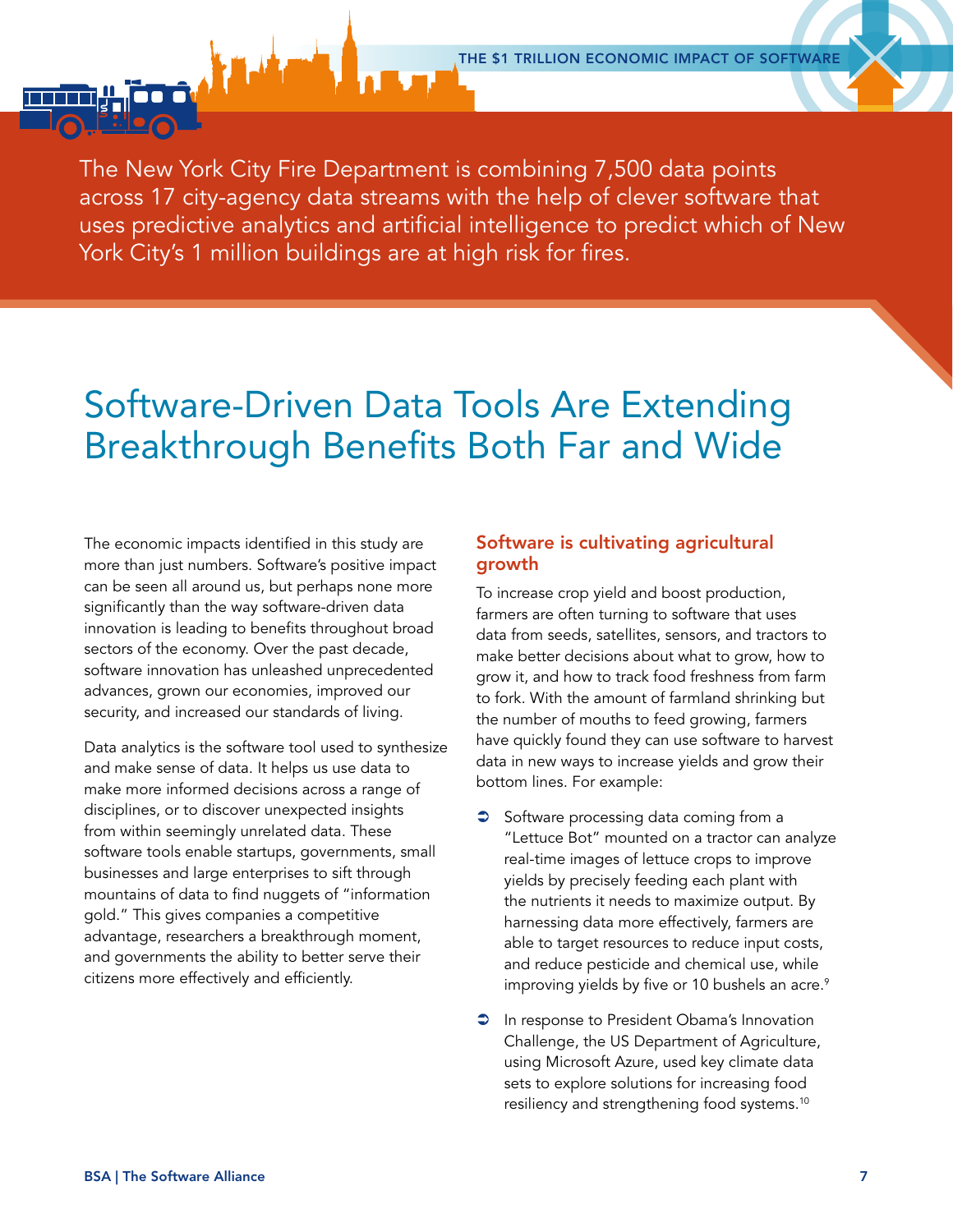

The city of Los Angeles, California, is sharing data with app providers to improve driving, reduce congestion, and promote safety, while the app providers share

real-time, crowd-sourced data with the city to help city police, fire, transportation, sanitation, and street services better perform their jobs.

#### Software is enabling smarter community solutions

Software isn't just the tool that puts the "smart" in our smartphones. It's also helping create smarter solutions for communities to address pressing needs through smart city initiatives. Software is enabling the creation of smart cities where communities are tackling key challenges like improving the delivery of city services, reducing traffic congestion, fighting crime, cutting costs, and boosting local economies. These communities are using software that harnessed data from sensors and systems to improve the city safety, efficiency, and quality of life for their residents. In an era of constrained capital where cities still must compete to grow their economies and improve quality of life, these software-enabled systems are being deployed in a variety of ways to increase energy efficiency, improve city planning, boost transportation efficiency, transform water and wastewater management, and improve service delivery. For example:

- $\bullet$  The New York City Fire Department is combining 7,500 data points across 17 cityagency data streams with the help of clever software that uses predictive analytics and artificial intelligence to predict which of New York City's 1 million buildings are at high risk for fires.11
- **●** Charlotte, North Carolina, is harnessing smart city software and sensors to achieve a 20 percent reduction in energy usage — saving millions of taxpayer dollars in the process.<sup>12</sup>
- $\bullet$  The city of Los Angeles, California, is sharing data with app providers to improve driving, reduce congestion, and promote safety, while the app providers share real-time, crowdsourced data with the city to help city police, fire, transportation, sanitation, and street services better perform their jobs.<sup>13</sup>
- **■** The city of Chicago, Illinois, has deployed a city-wide network of 500 lamppost-mounted sensors to monitor air quality, and uses software to identify environmental issues like pest infestations that could be connected to the incidence of asthma.14

#### Software is helping people live longer, healthier lives through better diagnoses, lower health costs, and more personalized treatments

As populations age and health care costs rise, software is being used to improve health monitoring to better understand diseases, lower health costs, diagnose faster, revolutionize medical research, improve fitness, and help people live longer, healthier lives. For example, health care professionals are turning to clinical decision support system software to give doctors unprecedented insight into their patients' health, enable better decision making, and inform better treatment options for patients. Software systems that analyze data from disparate sources help make faster and more reliable diagnoses in a complex data environment — proving to be beneficial in more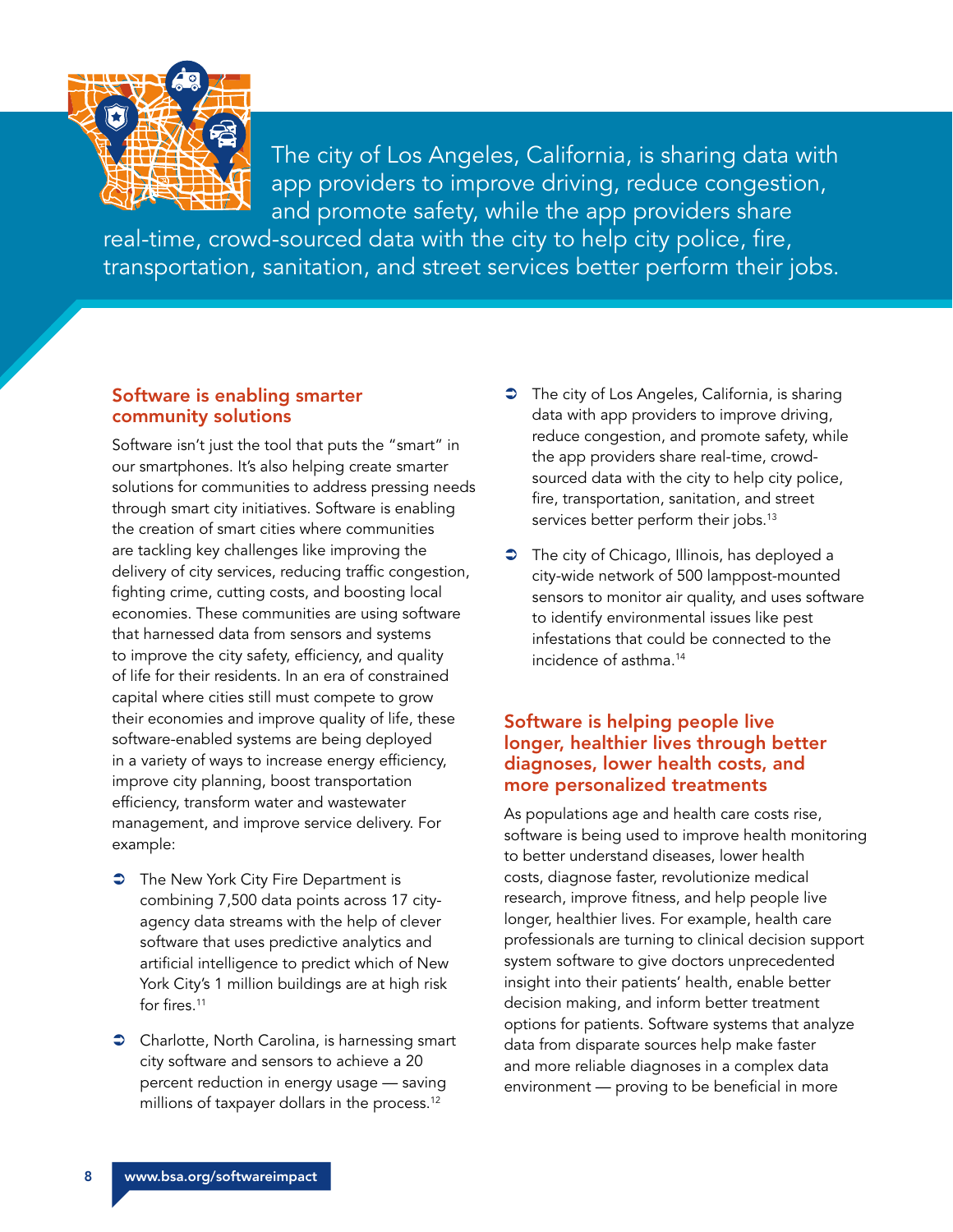

IBM's Watson helps augment human decision making by crunching data on thousands of previous cancer cases through powerful data analytics software. Watson has helped doctors improve diagnostic accuracy rates to as high as 90 percent for lung cancer compared with a human diagnostic accuracy rate of around 50 percent.

than 70 percent of cases.<sup>15</sup> According to McKinsey, if the health care sector were to use data more effectively to drive efficiency and quality, the sector could save more than \$300 billion every year.<sup>16</sup> For example:

- **At Memorial Sloan Kettering in New York** and at MD Anderson Cancer Center in Texas, oncologists have trained IBM's Watson — a powerful cognitive system that thinks more like a human than a computer — to help doctors make better cancer treatment choices. IBM's Watson helps augment human decision making by crunching data on thousands of previous cancer cases through powerful data analytics software. Through natural language processing — the reading of billions of electronic health records and images — Watson has helped doctors improve diagnoses of various types of cancer, leading to diagnostic accuracy rates as high as 90 percent for lung cancer compared with a human diagnostic accuracy rate of around 50 percent.<sup>17</sup>
- $\bullet$  In Africa, the 3D printing of prosthetics is drastically improving the quality of life for amputees, as 3D models can be created quickly and at a fraction of the cost of traditional prosthetics. Autodesk, a 3D entertainment and design software company, recently partnered with the University of Toronto and hospitals in Uganda to give people access to prosthetics and fit them for their daily needs.<sup>18</sup>

#### Software is driving transportation gains that can save time, money, fuel, and even lives

At a time of ever-increasing congestion on the road, leaders are turning to software innovations to reduce the hours we spend in congestion every year,<sup>19</sup> connect cars in ways that save as many lives as the introduction of seat belts, $20$  and enable truck fleets to find quicker routes, perform realtime engine diagnostics, and identify unsafe driving habits before they become a problem.<sup>21</sup> For example:

- $\supset$  New cars today are so packed with software and sensors that they can generate up to 25 GB of data per hour<sup>22</sup> and contain more than 10 million lines of software code just to process the data.<sup>23</sup> This real-time data processing is helping drivers avoid collisions, improve engine performance, save fuel, and save time.
- $\bullet$  As more than 25 million packages are routed and delivered every day — about 300 every  $second<sup>24</sup>$  — delivery companies are turning to data-driven software to deliver the right product to the right person in the fastest, safest, and most affordable way. Package delivery companies like UPS are using vehicle sensor data combined with software that plans more efficient routes to drive decisions that save millions of gallons of fuel and reduce emissions by the equivalent of taking thousands of cars off the road for a year.<sup>25</sup>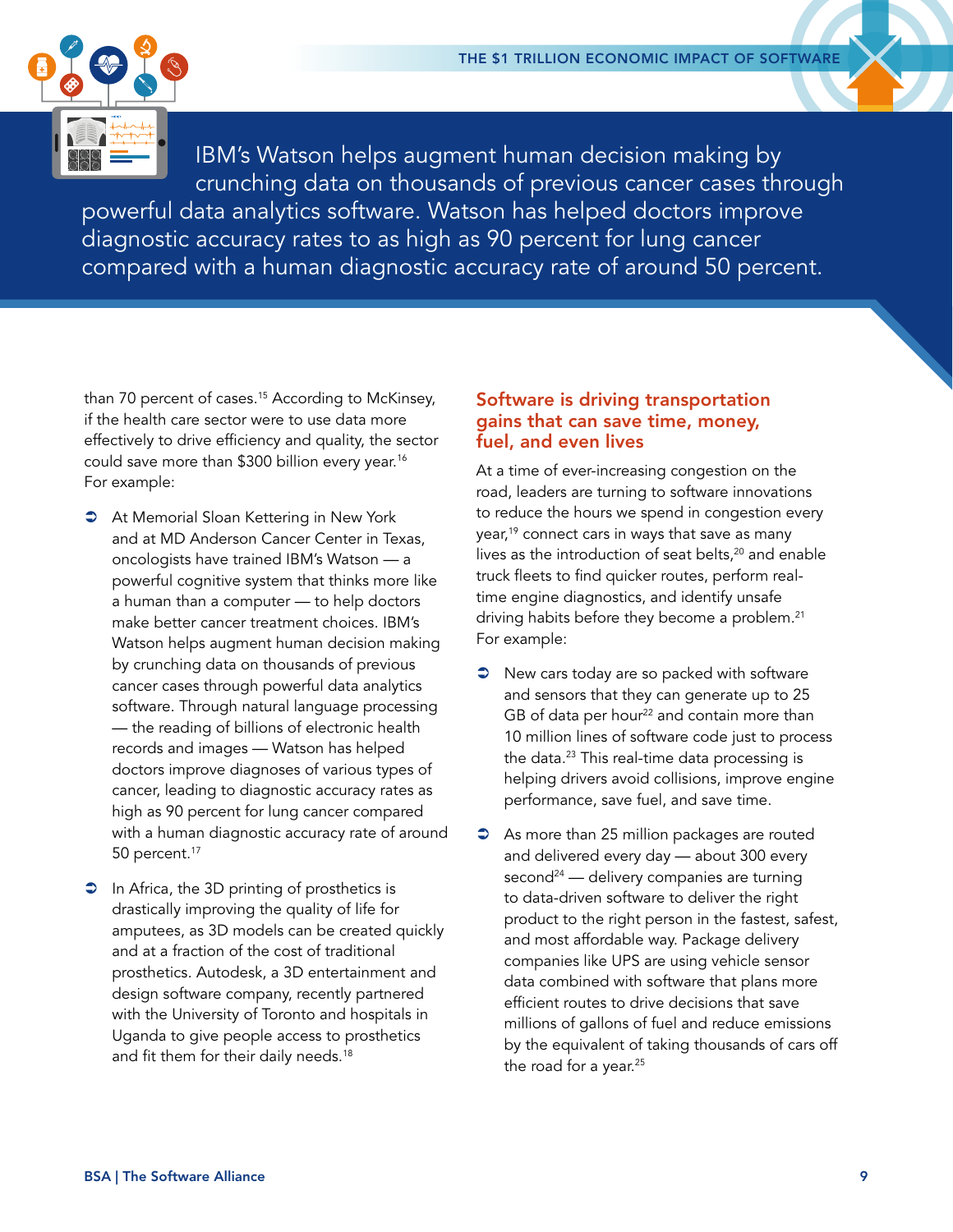

New cars today are so packed with software and sensors that they can generate up to 25 GB of data per hour and contain more than 10 million lines of software code just to process the data. This real-time data processing is helping drivers avoid collisions, improve engine performance, save fuel, and save time.

**C** New York City's "Vision Zero" system uses an intelligent software-based traffic control and surveillance platform to collect historical traffic incident data to measure changes in patterns that inform improvements in roads, highways, turning lanes, traffic circles, and other infrastructure. As a result, in 2015 New York City experienced the fewest traffic-related deaths in any year since 1910, despite a doubling of the city's population during the past century."26

In the manufacturing sector, software is improving the way products are designed, built, and distributed. By one estimate, better use of data in manufacturing can yield up to a 50 percent decrease in product development time, cut assembly costs, and reduce working capital up to 7 percent.<sup>27</sup> In fact, in a Microsoft study, IDC estimates that manufacturing companies that take full advantage of their data are poised to achieve a \$371 billion data dividend over four years.<sup>28</sup> Software also is radically improving our ability to design and build things in smarter ways — leading to a revolution

that moves us beyond mere mass production to a world of mass customization. Software-enabled digital fabrication technologies like 3D printing can drive down the cost of complexity, enable rapid prototyping, reduce energy costs by 50 percent, and cut material costs by 90 percent.<sup>29</sup>

In the financial sector, software is at the heart of our global financial system — zipping dollars around the globe, boosting efficiency, improving compliance, and cutting fraud. As our financial exchanges generate four to five terabytes of data a day, software is often the crucial tool that enables experts to make sense of it all. In one survey, 71 percent of banking and financial markets firms reported that the use of information and analytics is creating a competitive advantage for their organizations.30 Similarly, for companies like Visa, software-enabled data analytics has helped the company identify \$2 billion in annual credit card fraud, and given it the chance to address those vulnerabilities before that money was lost.<sup>31</sup>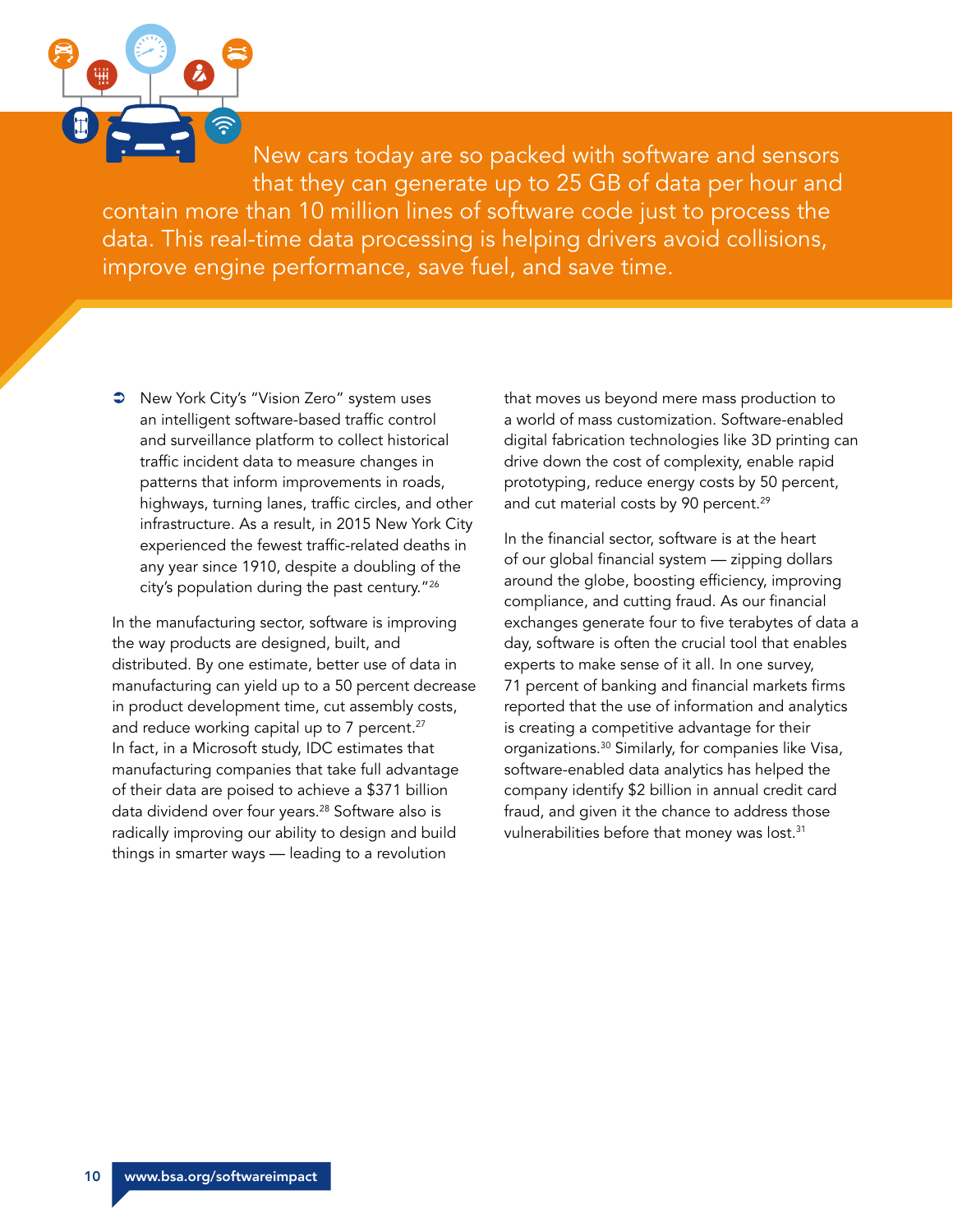### <span id="page-12-0"></span>Software's Economic Impact Is Now Rippling Throughout the Economy

It is now becoming increasingly clear that software innovation is transforming the way we do almost everything: from the way we make movies to the way we make medicines; from how we forecast fashion to the way we farm food; from how we educate to the very way we innovate. Software is no longer just the tool that helps bring families closer even when far apart, or that enables us to work even when we are away from our desks. Today's software innovation is an engine that fuels broad sectors of our economy.

In addition to the specific software solutions often at the core of high-growth sectors of the economy,<sup>32</sup> software's pervasiveness also is driving economic change that is boosting the underlying productivity of many key sectors of our economy.

These gains stem from software's ability to make it easier and faster for workers to perform their jobs — in the process enabling companies to be more responsive to customer needs; unleashing greater human creativity and performance; bringing products and services to markets faster; lowering product and service costs; and expanding markets at global scale through the Internet. In fact, a study in the *Harvard Business Review* found that companies in the top third of their industry that use software for data-driven decision making are, on average, 5 percent more productive and 6 percent more profitable than their competitors.<sup>33</sup>

So not only does the software sector help create more good, high-wage, high-skill jobs, it also benefits virtually every other industrial sector by making them more efficient. This potential is so meaningful that a recent report from GE estimates that if companies used data to become just 1 percent more efficient, global GDP would grow by \$15 trillion by 2030.<sup>34</sup> It means the next big thing may be the billions of small connected devices made infinitely smarter through software as we connect nearly everything that can be connected to the Internet, to enable even more powerful solutions through what many call the Internet of Things.

Today's software revolution also is about helping us make smarter decisions. Rather than making big decisions based on gut or pure instinct, software innovations now are enabling us to better harness data in ways that help us make better-informed decisions, with greater precision, faster speed, and bigger impact. According to one survey of IT decision makers across a range of industries, 59 percent report that improving the quality of decision making is the primary goal driving investments in data technologies.35

Yet despite all of the real-world benefits that software is driving today, we have seen only a fraction of its full potential. We now generate 2.5 quintillion bytes of data each day — so much that at least 90 percent of the world's data today has been created in just the last two years alone, and the amount of data produced is now doubling every two years.<sup>36</sup> And sophisticated software code is helping us make greater sense of this growing data.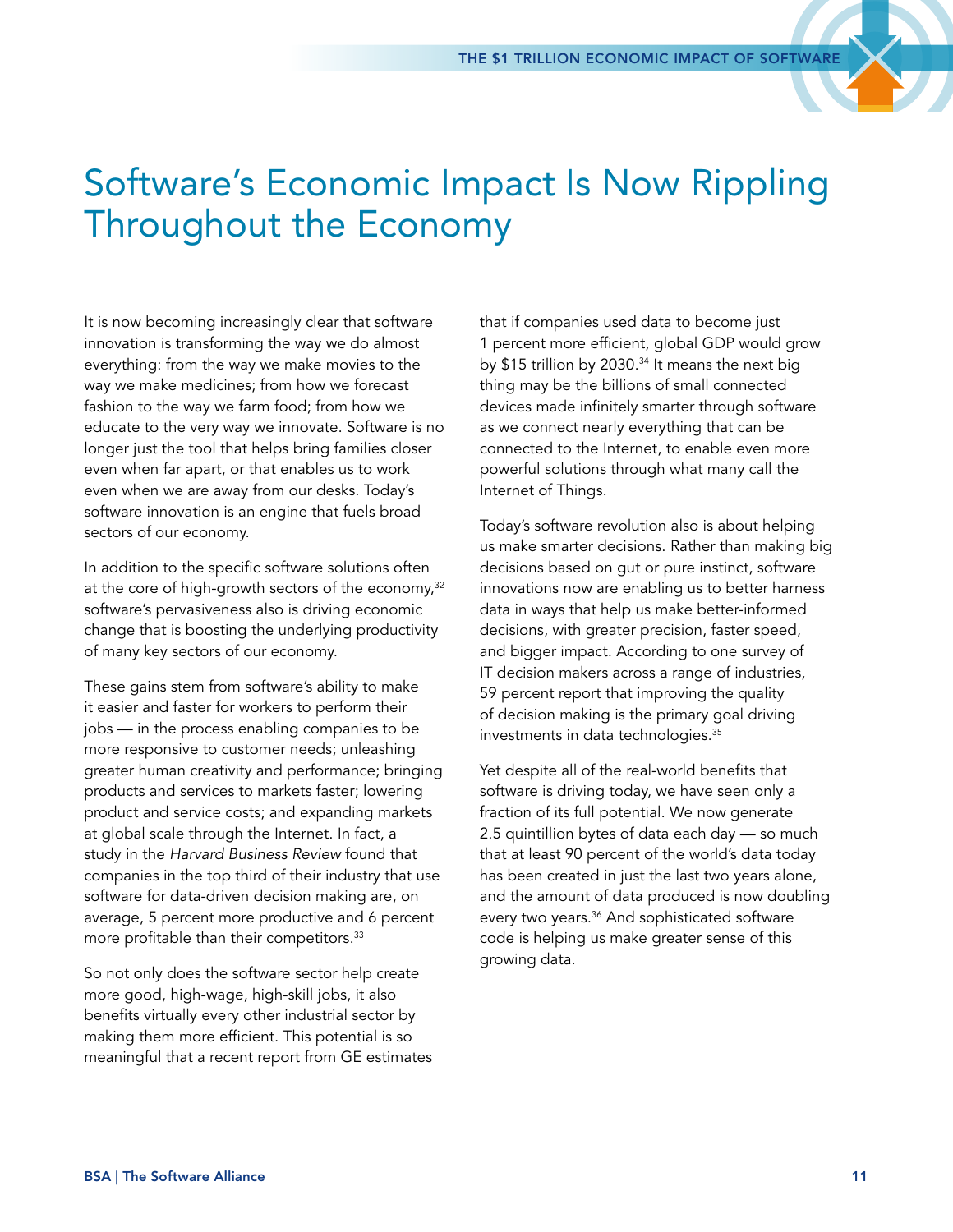<span id="page-13-0"></span>The findings are clear: across the country, software innovation is helping drive more than a trillion dollars a year in economic impact, supporting nearly 10 million jobs, and delivering opportunity in all 50 states.

### Charting a Path to an Even Brighter Economic Future

This study enables us to better understand the potential that software innovation can deliver as leaders grapple with how to chart a course for an even brighter economic future. The findings are clear: across the country, software innovation is helping drive more than a trillion dollars a year in economic impact, supporting nearly 10 million jobs, and delivering opportunity in all 50 states. And the best may still be ahead as the software industry continues to make large investments in R&D to help unlock future gains.

It is now becoming increasingly apparent that the software industry's greatest untapped potential lies not only in what it enables individuals to do today, but in its ability to fundamentally transform our economic opportunities for tomorrow.

With vast new opportunities on the horizon, how quickly we reap its benefits will be shaped by decisions being made by policymakers today. With pragmatic policies that foster a climate where software innovation can continue to thrive; that tap human talent and tenacity; harness innovation and investment; expand capacity and capabilities; and enable data to flow freely across borders, policymakers can help maximize the benefits that software innovation can deliver.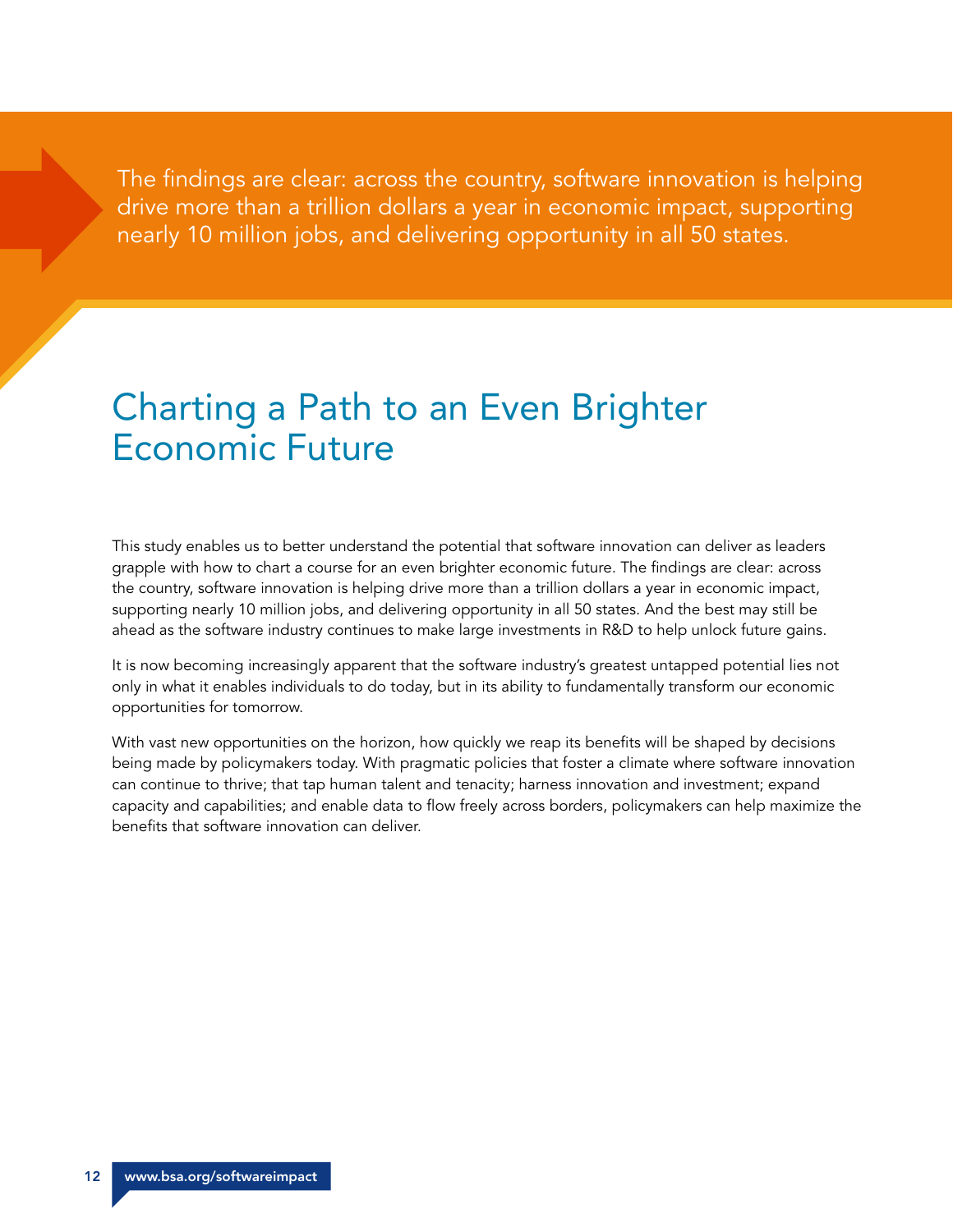### <span id="page-14-0"></span>State Economic Impact

Software makes big economic contributions in all 50 states. Throughout each of the 50 states, software innovation can be seen delivering an enormous positive impact. It is directly contributing to state economies, supporting a wide range of software-related jobs, and driving outsized investments in state R&D to spur continued innovation and advance a more prosperous future.

Every state's economy and workforce are benefiting from new jobs that fit our modern digital economy and opportunities driven by software advances. The software sector in large states, including California, Texas, and New York, drives about of a third of software's trillion-dollar economic impact on GDP, while states like North Carolina and Massachusetts are benefiting from large investments into game-changing R&D in their states. Yet every state, no matter how big or small, rural or urban, is seeing tangible economic impacts from software innovation.

| <b>STATE ECONOMIC IMPACT</b> |                                                     |                         |                           |                                   |                      |  |  |
|------------------------------|-----------------------------------------------------|-------------------------|---------------------------|-----------------------------------|----------------------|--|--|
|                              | <b>GDP</b>                                          | <b>EMPLOYMENT</b>       |                           | <b>SOFTWARE R&amp;D</b>           |                      |  |  |
| <b>State</b>                 | <b>Direct</b><br><b>Contribution</b><br>(\$million) | <b>Direct</b><br>(Jobs) | <b>Total</b><br>$(Jobs)*$ | <b>Investments</b><br>(\$million) | As % of<br>all R&D** |  |  |
| <b>United States</b>         | \$475,301                                           | 2,536,908               | 9,820,443                 | \$52,006                          | 17.21%               |  |  |
| Alabama                      | \$3,289                                             | 25,241                  | 52,108                    | \$142                             | 11.06%               |  |  |
| Alaska                       | \$248                                               | 1,325                   | 2,839                     | \$4                               | 10.26%               |  |  |
| Arizona                      | \$5,190                                             | 40,834                  | 87,244                    | \$235                             | 4.74%                |  |  |
| Arkansas                     | \$1,466                                             | 11,238                  | 14,503                    | \$68                              | 22.30%               |  |  |
| California                   | \$90,526                                            | 408,143                 | 949,916                   | \$20,522                          | 25.12%               |  |  |
| Colorado                     | \$11,633                                            | 73,371                  | 128,931                   | \$694                             | 16.91%               |  |  |
| Connecticut                  | \$5,401                                             | 31,600                  | 95,390                    | \$285                             | 3.88%                |  |  |
| Delaware                     | \$839                                               | 5,899                   | 13,397                    | \$39                              | 1.61%                |  |  |
| District of Columbia         | \$4,424                                             | 23,104                  | 41,612                    | \$44                              | 16.92%               |  |  |
| Florida                      | \$15,812                                            | 107,522                 | 197,220                   | \$976                             | 18.73%               |  |  |
| Georgia                      | \$12,596                                            | 85,773                  | 148,748                   | \$858                             | 22.14%               |  |  |
| Hawaii                       | \$791                                               | 5,485                   | 15,724                    | \$22                              | 11.70%               |  |  |
| Idaho                        | \$680                                               | 4,972                   | 12,392                    | \$26                              | 2.41%                |  |  |
| Illinois                     | \$16,126                                            | 97,568                  | 262,447                   | \$545                             | 4.19%                |  |  |
| Indiana                      | \$4,138                                             | 27,293                  | 54,122                    | \$232                             | 3.84%                |  |  |
| lowa                         | \$2,496                                             | 17,186                  | 28,665                    | \$86                              | 4.88%                |  |  |
| Kansas                       | \$2,267                                             | 16,355                  | 31,836                    | \$88                              | 4.25%                |  |  |

\*includes indirect and induced effects

\*\*all R&D refers to all domestic business R&D in the US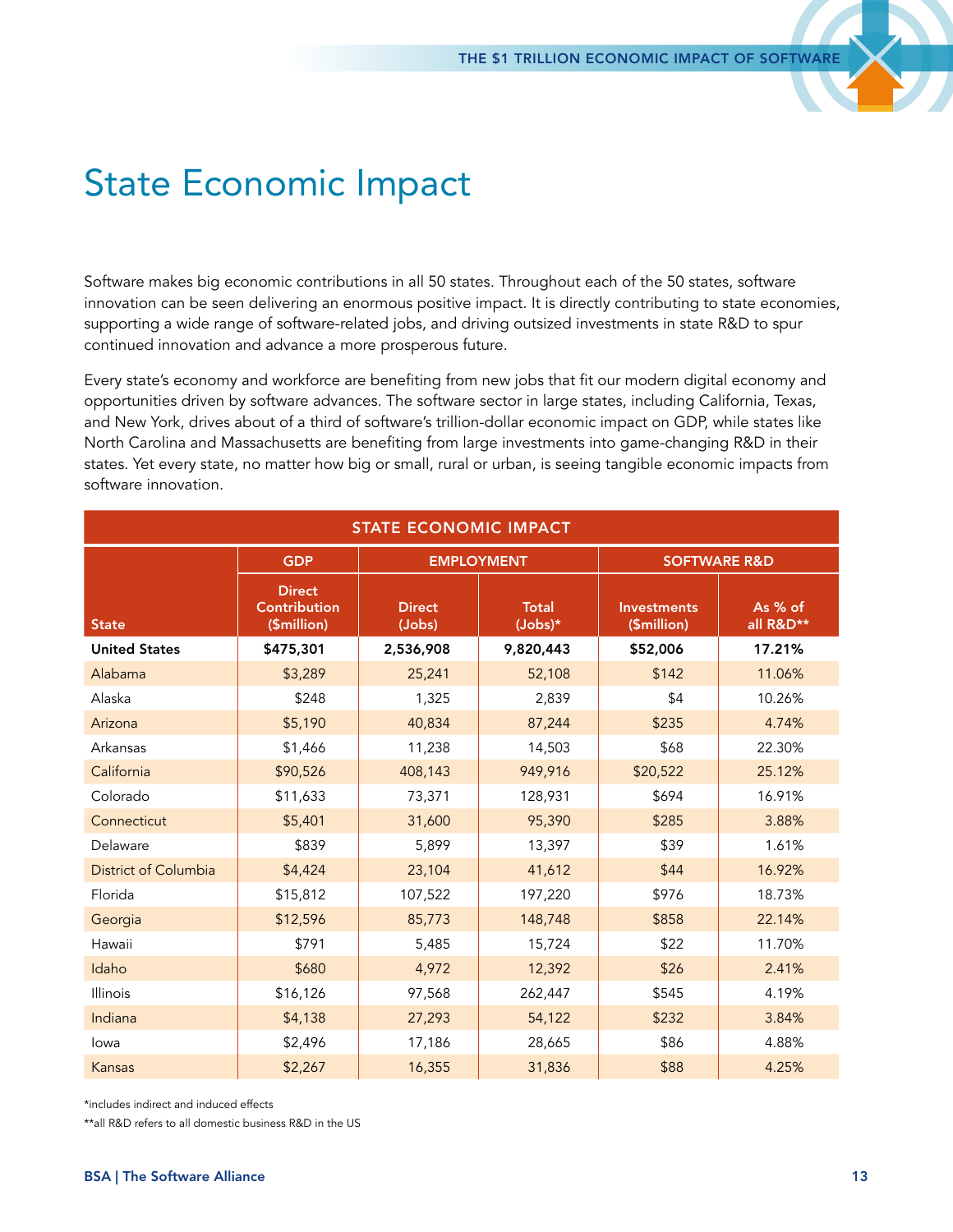| <b>STATE ECONOMIC IMPACT</b> |                                              |                         |                           |                                   |                      |  |  |
|------------------------------|----------------------------------------------|-------------------------|---------------------------|-----------------------------------|----------------------|--|--|
|                              | <b>GDP</b>                                   | <b>EMPLOYMENT</b>       |                           | <b>SOFTWARE R&amp;D</b>           |                      |  |  |
| <b>State</b>                 | <b>Direct</b><br>Contribution<br>(\$million) | <b>Direct</b><br>(Jobs) | <b>Total</b><br>$(Jobs)*$ | <b>Investments</b><br>(\$million) | As % of<br>all R&D** |  |  |
| Kentucky                     | \$2,154                                      | 20,493                  | 24,676                    | \$43                              | 4.00%                |  |  |
| Louisiana                    | \$1,234                                      | 9,606                   | 18,042                    | \$26                              | 7.16%                |  |  |
| Maine                        | \$701                                        | 4,907                   | 10,776                    | \$29                              | 10.55%               |  |  |
| Maryland                     | \$11,938                                     | 77,561                  | 149,768                   | \$490                             | 12.16%               |  |  |
| Massachusetts                | \$22,572                                     | 114,114                 | 341,406                   | \$3,153                           | 18.03%               |  |  |
| Michigan                     | \$8,481                                      | 57,556                  | 124,254                   | \$331                             | 2.22%                |  |  |
| Minnesota                    | \$8,182                                      | 48,191                  | 73,316                    | \$567                             | 9.12%                |  |  |
| Mississippi                  | \$691                                        | 5,730                   | 7,023                     | \$14                              | 5.13%                |  |  |
| Missouri                     | \$7,132                                      | 46,757                  | 107,656                   | \$442                             | 6.33%                |  |  |
| Montana                      | \$476                                        | 4,279                   | 7,067                     | \$11                              | 10.48%               |  |  |
| Nebraska                     | \$2,291                                      | 17,074                  | 21,185                    | \$243                             | 42.04%               |  |  |
| Nevada                       | \$1,415                                      | 9,195                   | 21,523                    | \$53                              | 8.36%                |  |  |
| New Hampshire                | \$2,162                                      | 13,706                  | 28,697                    | \$141                             | 7.59%                |  |  |
| New Jersey                   | \$16,420                                     | 86,256                  | 232,836                   | \$639                             | 4.04%                |  |  |
| New Mexico                   | \$706                                        | 5,306                   | 9,102                     | \$29                              | 6.52%                |  |  |
| New York                     | \$37,160                                     | 147,361                 | 476,335                   | \$2,331                           | 19.87%               |  |  |
| North Carolina               | \$9,325                                      | 70,134                  | 127,278                   | \$1,433                           | 22.91%               |  |  |
| North Dakota                 | \$606                                        | 4,638                   | 5,019                     | \$11                              | 4.95%                |  |  |
| Ohio                         | \$10,961                                     | 72,249                  | 177,543                   | \$292                             | 3.77%                |  |  |
| Oklahoma                     | \$1,499                                      | 10,457                  | 23,149                    | \$33                              | 7.13%                |  |  |
| Oregon                       | \$4,220                                      | 28,460                  | 66,942                    | \$559                             | 10.84%               |  |  |
| Pennsylvania                 | \$13,301                                     | 81,603                  | 229,603                   | \$992                             | 10.65%               |  |  |
| Rhode Island                 | \$1,300                                      | 9,658                   | 19,418                    | \$21                              | 4.67%                |  |  |
| South Carolina               | \$2,356                                      | 17,443                  | 29,543                    | \$55                              | 3.41%                |  |  |
| South Dakota                 | \$286                                        | 2,246                   | 2,819                     | \$10                              | 8.93%                |  |  |
| Tennessee                    | \$3,724                                      | 24,651                  | 48,745                    | \$54                              | 3.76%                |  |  |
| Texas                        | \$29,977                                     | 199,999                 | 339,723                   | \$2,214                           | 14.60%               |  |  |
| Utah                         | \$4,451                                      | 37,066                  | 84,935                    | \$456                             | 21.37%               |  |  |
| Vermont                      | \$633                                        | 4,693                   | 9,539                     | \$199                             | 42.70%               |  |  |
| Virginia                     | \$25,833                                     | 162,987                 | 439,948                   | \$660                             | 13.88%               |  |  |
| Washington                   | \$27,564                                     | 115,133                 | 297,699                   | \$9,061                           | 62.52%               |  |  |
| <b>West Virginia</b>         | \$676                                        | 4,289                   | 8,379                     | \$7                               | 2.30%                |  |  |
| Wisconsin                    | \$5,710                                      | 39,269                  | 58,446                    | \$531                             | 12.84%               |  |  |
| Wyoming                      | \$168                                        | 945                     | 2,159                     | \$3                               | 10.00%               |  |  |

\*includes indirect and induced effects

\*\*all R&D refers to all domestic business R&D in the US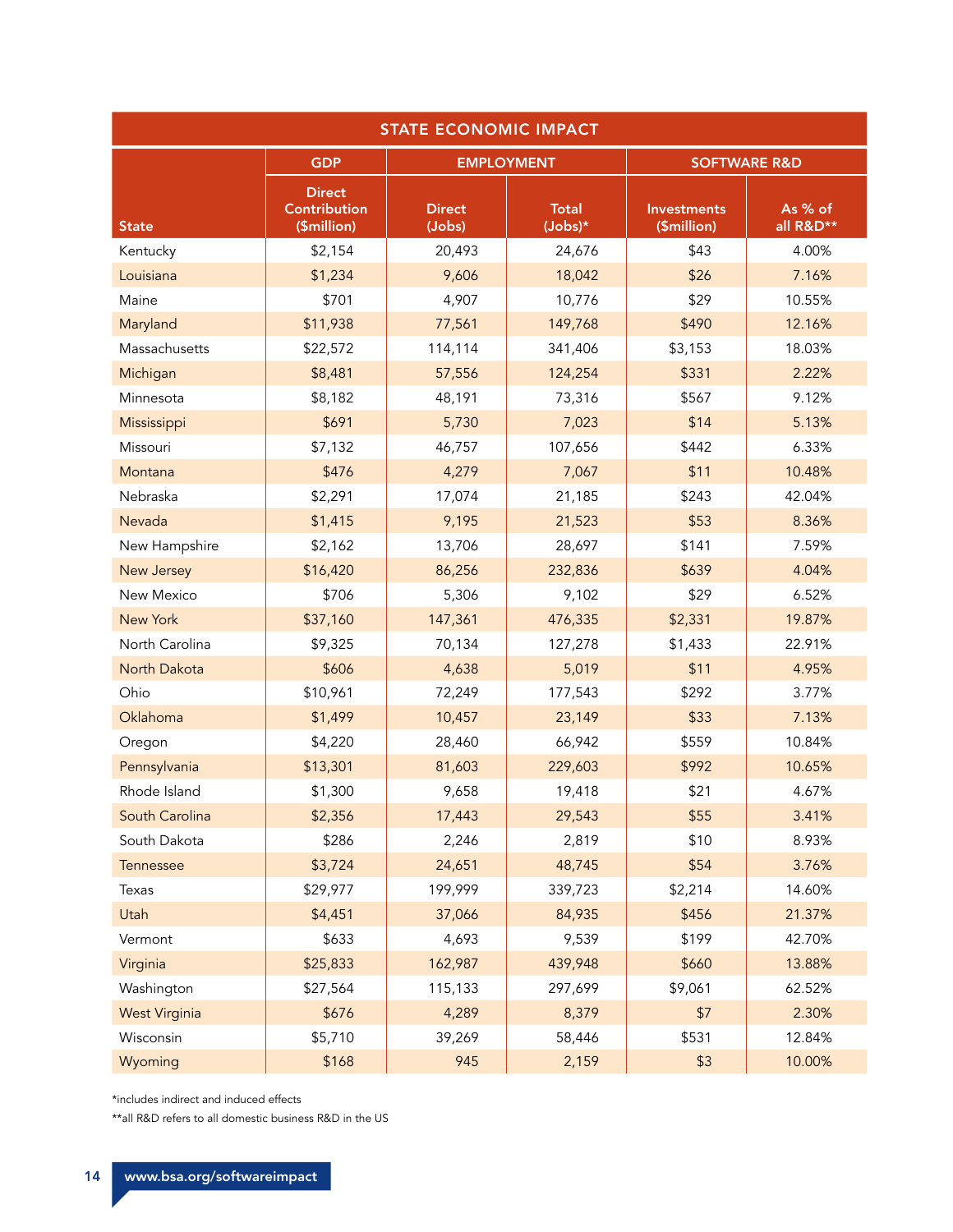#### <span id="page-16-0"></span>LETTER FROM THIRD-PARTY ECONOMISTS

The future competitiveness of the US will demand extraordinary competence in software capabilities — not just in the IT sector, but across the economy.

In a world underpinned by ever-more powerful, affordable, and public digital technology platforms, software is fast becoming the key source of economic value and competitive advantage in business. As a result, software is redefining nearly every industry.

Although no study of this nature can ever be perfect, it is vital to measure the industry as best we can and interpret findings carefully. This study from BSA | The Software Alliance, conducted by The Economist Intelligence Unit, is well designed, uses the best data available and draws reasonable, thought-provoking conclusions.

The findings of the study are important and merit attention. The software sector has a large economic impact in terms of value addition, employment, and wages. Its impact is extensive; every industry uses software. Beyond the direct contribution to GDP, software also is an enabler of productivity growth across the economy. Moreover, it offers a growing number of high-paying and professionally satisfying jobs across many sectors. And it continues to invest substantively in R&D, which increases the likelihood of its ongoing success.

The future competitiveness of the US will demand extraordinary competence in software capabilities — not just in the IT sector, but across the economy. The US already is the world leader in software. Maintaining this leadership position will require ongoing investment in R&D at the national and corporate levels, a commitment to funding related education including computer science, and a comprehensive understanding of the dynamics of the software industry and its economic impact. This study represents a welcome step in that direction.

> Dr. Vijay Gurbaxani, Taco Bell Endowed Professor of Information Systems and Computer Science and Director, Center for Digital Transformation, University of California, Irvine Paul Merage School of Business

Dr. Vidyanand Choudhary, Associate Professor, Information Systems, University of California, Irvine Paul Merage School of Business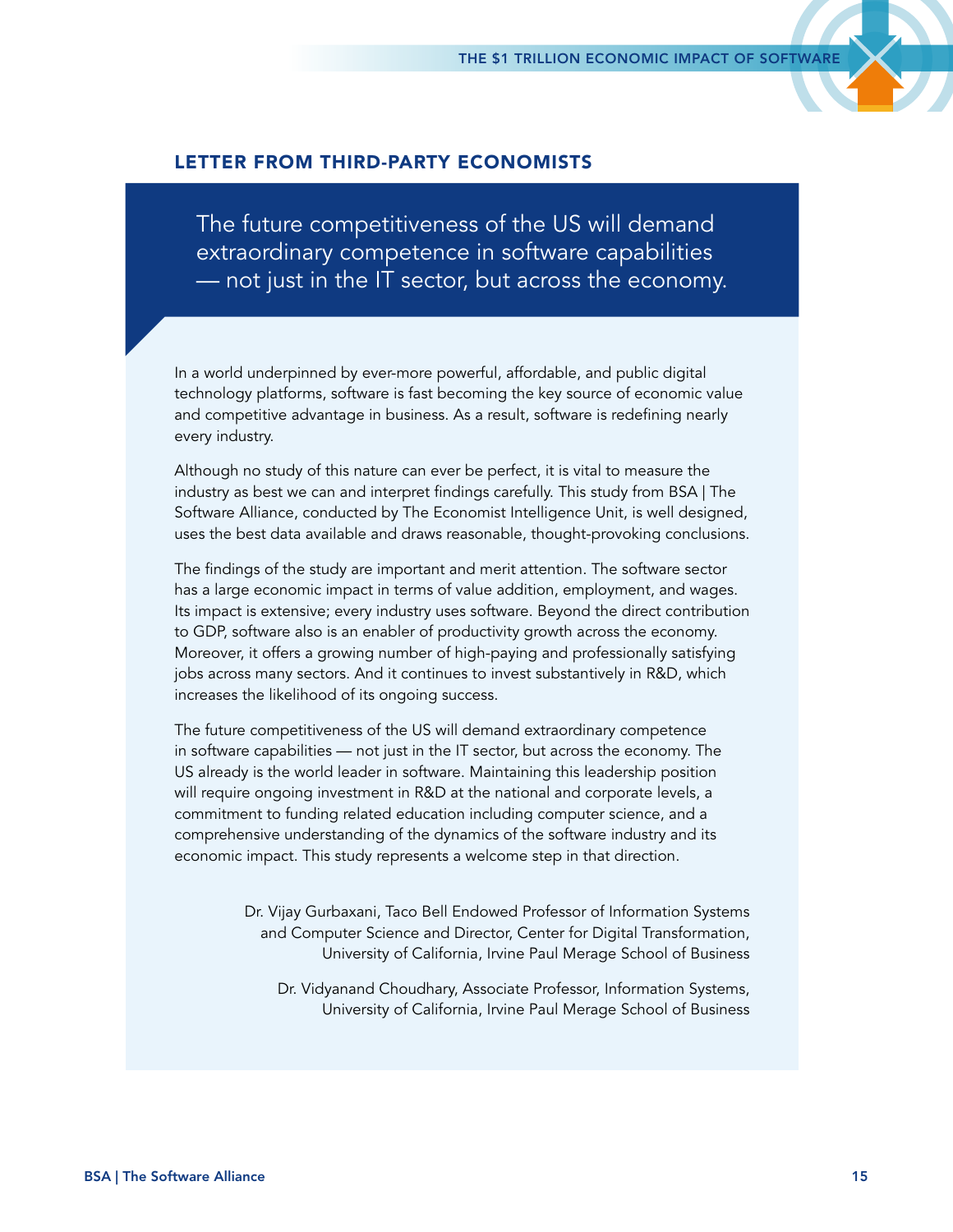#### <span id="page-17-0"></span>METHODOLOGY

In 2016, BSA | The Software Alliance commissioned The Economist Intelligence Unit (EIU) to assess the economic impact of the software industry. The EIU collected and analyzed the most recent data available from several recognized and reputable sources. These sources included the EIU itself, IMPLAN, the National Science Foundation, the US Bureau of Economic Analysis, the US Bureau of Labor Statistics, and the US Census Bureau.

To estimate the total contributions of the software industry to the US economy, the EIU analyzed the direct contributions and estimated indirect and induced impacts using various economic multipliers. The economic contribution analysis presented in this paper uses input-output models, which describe the full inter-industry transactions between producers and intermediate and final consumers, to compute multipliers. Multipliers allow for the estimation and isolation of the direct, indirect, and induced contributions of an industry to economic outcomes (e.g., value-added GDP, employment, and wages). Direct and indirect contributions are estimated using different multipliers:

- 1. Direct contributions: The levels of output or employment from the software industry directly.
- 2. Indirect impacts: The indirect impacts estimate the inter-industry economic activity resulting from the direct contributions (e.g., purchases of inputs). These indirect effects look backward at the linkages of the software industry in the economy, and the demands inputs from other sectors, like real estate and other professional services. This demand generates additional output (and jobs) from those sectors, that wouldn't exist if it weren't for that software industry demand. As a result, the indirect multipliers estimate this additional output from other industries that is attributable to the software industry.

3. Induced impacts: Induced impacts take the next step — identifying the additional economic activity supported by spending on goods and services by households whose income was affected by the direct contributions and indirect impacts. The software industry pays its employees but also supports incomes in other sectors, like real estate. These jobs come with additional wage payments, which increase total earnings to people working in these upstream sectors. These people then buy more goods and services, which generates additional demand (and output) across the broader economy. Induced multipliers estimate this additional output from increased general demand due to higher total wages paid to people in the software industry and people in industries that supply to the software industry.

The modern definition of the software industry used in the study reflects recent technological advancements in the software industry — from one that focused on tangible and packaged software products to one that includes software related services like the cloud based software as a service (SaaS), cloud storage and computing, mobile app development and hosting. As a result, the EIU analysis has defined the US software industry to include the following software sub-industries:

| <b>NAICS 5112:</b> | Software Publishers                                                    |
|--------------------|------------------------------------------------------------------------|
| <b>NAICS 5415:</b> | Computer Systems Design and<br><b>Related Services</b>                 |
| <b>NAICS 518:</b>  | Data Processing, Hosting and<br><b>Related Services</b>                |
|                    | NAICS 519130: Internet Publishing and<br>Broadcasting and Web Services |

The EIU compiled these data and economic impact assessments using publicly available government data, maintaining full editorial control of the process and using industry standard approaches. Any views or opinions expressed in this document are not necessarily those of The Economist Intelligence Unit.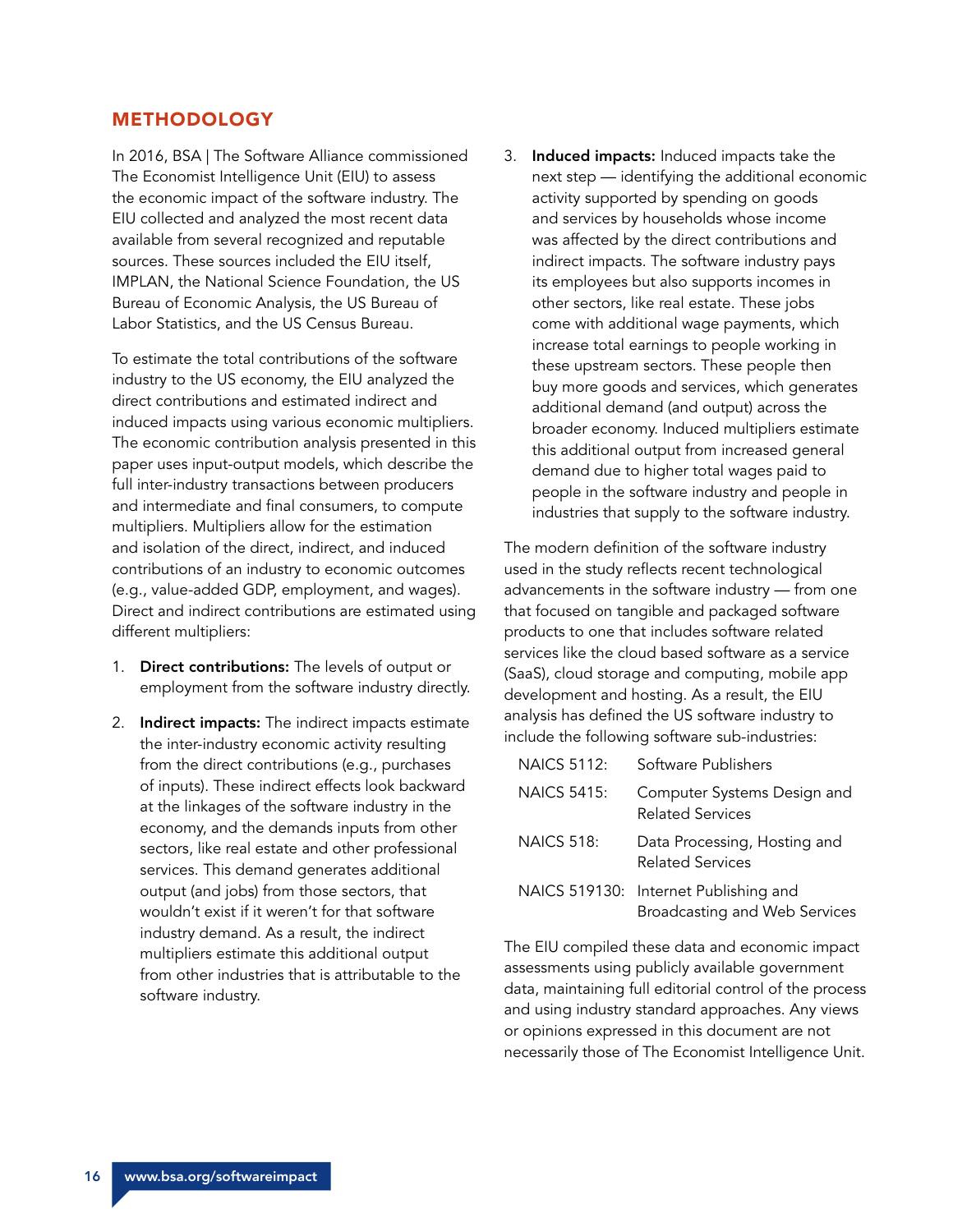#### **NOTES**

- All data is from 2014 unless otherwise indicated.
- Value includes indirect and induced impacts. For definitions of "indirect" and "induced," see Methodology section on page 16.
- US Department of Labor, Bureau of Labor Statistics, Occupational Employment Statistics. Data from May 2015.
- Patrick Gallagher, "Innovation as a Key Driver of Economic Growth & Competitiveness" (Remarks at FedScoop's US Innovation Summit, Washington, DC, June 20, 2012), available at [http://www.nist.gov/director/](http://www.nist.gov/director/speeches/innovation-summit.cfm) [speeches/innovation-summit.cfm.](http://www.nist.gov/director/speeches/innovation-summit.cfm)
- <sup>5</sup> National Science Foundation/National Center for Science and Engineering Statistics and US Census Bureau, Business R&D and Innovation Survey. 2012 industry breakdown. Where data is not available for 2012, the most recent year is used.
- National Science Foundation/National Center for Science and Engineering Statistics.
- Significant hearing loss meant Sarah Churman had always worn hearing aids to help her navigate her days. But then Sarah received an Esteem hearing implant. This tiny technology made it possible for her to hear her daughters' voices for the first time. It also gave her the self-confidence to be more independent. David Chen, "Microsoft Technology Helped Sarah Churman Hear for the First Time," The Official Microsoft Blog, February 1, 2014, available at [http://blogs.microsoft.com/firehose/2014/02/01/microsoft](http://blogs.microsoft.com/firehose/2014/02/01/microsoft-technology-helped-sarah-churman-hear-for-the-first-time/#sm.001wmzyd910xmerfpf310kpc4pb5j)[technology-helped-sarah-churman-hear-for-the-first-time/#sm.001wmzyd910](http://blogs.microsoft.com/firehose/2014/02/01/microsoft-technology-helped-sarah-churman-hear-for-the-first-time/#sm.001wmzyd910xmerfpf310kpc4pb5j) [xmerfpf310kpc4pb5j](http://blogs.microsoft.com/firehose/2014/02/01/microsoft-technology-helped-sarah-churman-hear-for-the-first-time/#sm.001wmzyd910xmerfpf310kpc4pb5j).
- "Capgemini Report Shows Rising Impact of Big Data on Decision-Making," Press Release, June 12, 2012, available at [https://www.capgemini.com/](https://www.capgemini.com/news/capgemini-report-shows-rising-impact-of-big-data-on-decision-making) [news/capgemini-report-shows-rising-impact-of-big-data-on-decision](https://www.capgemini.com/news/capgemini-report-shows-rising-impact-of-big-data-on-decision-making)[making.](https://www.capgemini.com/news/capgemini-report-shows-rising-impact-of-big-data-on-decision-making)
- Katherine Noyes, "Cropping Up on Every Farm: Big Data Technology, Fortune.com, May 30, 2014, available at [http://fortune.com/2014/05/30/](http://fortune.com/2014/05/30/cropping-up-on-every-farm-big-data-technology/) [cropping-up-on-every-farm-big-data-technology/.](http://fortune.com/2014/05/30/cropping-up-on-every-farm-big-data-technology/)
- <sup>10</sup> "Announcing the USDA-Microsoft Innovation Challenge Awardees," Microsoft Research Blog, January 27, 2016, available at [https://blogs.](https://blogs.msdn.microsoft.com/msr_er/2016/01/27/announcing-the-usda-microsoft-innovation-challenge-awardees/) [msdn.microsoft.com/msr\\_er/2016/01/27/announcing-the-usda-microsoft](https://blogs.msdn.microsoft.com/msr_er/2016/01/27/announcing-the-usda-microsoft-innovation-challenge-awardees/)[innovation-challenge-awardees/](https://blogs.msdn.microsoft.com/msr_er/2016/01/27/announcing-the-usda-microsoft-innovation-challenge-awardees/).
- <sup>11</sup> "Report to the President Technology and the Future of Cities," Executive Office of the President, President's Council of Advisors on Science and Technology, February 2016, available at [https://www.whitehouse.gov/sites/](https://www.whitehouse.gov/sites/default/files/microsites/ostp/PCAST/pcast_cities_report___final_3_2016.pdf) [default/files/microsites/ostp/PCAST/pcast\\_cities\\_report\\_\\_\\_final\\_3\\_2016.pdf](https://www.whitehouse.gov/sites/default/files/microsites/ostp/PCAST/pcast_cities_report___final_3_2016.pdf).
- <sup>12</sup> "Helping the City of Charlotte Envision a More Sustainable Future," Smart Cities Council, available at [http://smartcitiescouncil.com/resources/helping](http://smartcitiescouncil.com/resources/helping-city-charlotte-envision-more-sustainable-future)[city-charlotte-envision-more-sustainable-future](http://smartcitiescouncil.com/resources/helping-city-charlotte-envision-more-sustainable-future).
- <sup>13</sup> "Report to the President Technology and the Future of Cities."
- <sup>14</sup> "Report to the President Technology and the Future of Cities."
- <sup>15</sup> Today's experienced clinician needs close to two million pieces of information to practice medicine and doctors subscribe to an average of seven journals, representing more than 2,500 new articles each year, making it almost impossible to keep abreast with the latest information about diagnosis, prognosis, therapy and related health issues. "Clinical Decision Support Systems: The Time Has Come," Frost & Sullivan, available at [http://](http://www.frost.com/prod/servlet/cio/181298788) [www.frost.com/prod/servlet/cio/181298788.](http://www.frost.com/prod/servlet/cio/181298788)
- <sup>16</sup> James Manyika et al., "Big Data: The Next Frontier for Innovation, Competition, and Productivity," McKinsey Global Institute, May 2011, available at [http://www.mckinsey.com/insights/business\\_technology/big\\_](http://www.mckinsey.com/insights/business_technology/big_data_the_next_frontier_for_innovation) [data\\_the\\_next\\_frontier\\_for\\_innovation.](http://www.mckinsey.com/insights/business_technology/big_data_the_next_frontier_for_innovation)
- <sup>17</sup> "IBM's Watson Gets Its First Piece of Business in Healthcare," Forbes. com, February 2, 2013, available at [http://www.forbes.com/sites/](http://www.forbes.com/sites/bruceupbin/2013/02/08/ibms-watson-gets-its-first-piece-of-business-in-healthcare/#18a2df2944b1) [bruceupbin/2013/02/08/ibms-watson-gets-its-first-piece-of-business-in](http://www.forbes.com/sites/bruceupbin/2013/02/08/ibms-watson-gets-its-first-piece-of-business-in-healthcare/#18a2df2944b1)[healthcare/#18a2df2944b1](http://www.forbes.com/sites/bruceupbin/2013/02/08/ibms-watson-gets-its-first-piece-of-business-in-healthcare/#18a2df2944b1).
- <sup>18</sup> "3D Printing for Developing Countries: The Untapped Potential," Autodesk Education Community, October 1, 2015, available at [http://](http://sustainabilityworkshop.autodesk.com/blog/3d-printing-developing-countries-untapped-potential) [sustainabilityworkshop.autodesk.com/blog/3d-printing-developing](http://sustainabilityworkshop.autodesk.com/blog/3d-printing-developing-countries-untapped-potential)[countries-untapped-potential.](http://sustainabilityworkshop.autodesk.com/blog/3d-printing-developing-countries-untapped-potential)
- <sup>19</sup> Traffic congestion already costs drivers more than \$100 billion annually in wasted fuel and lost time, costing drivers more than \$1,700 and 100 hours in lost time a year. "Economic and Environmental Impact of Traffic Congestion in Europe and the U.S.," INRIX, available at [http://www.inrix.com/economic](http://www.inrix.com/economic-environment-cost-congestion/)[environment-cost-congestion/](http://www.inrix.com/economic-environment-cost-congestion/).
- <sup>20</sup> Traffic accidents kill an estimated 1.24 million people a year globally, 93 percent of accidents are based on human error. New connected vehicle sensors and automated decision making (even without becoming fully autonomous) could have as big of a safety effect as seatbelts — reducing injuries and fatalities by as much as 50 percent. Claire Cain Miller, "If Robots Drove, How Much Safer Would Roads Be?" *New York Times*, June 10, 2014, available at [http://www.nytimes.com/2014/06/10/upshot/if-robots-drove](http://www.nytimes.com/2014/06/10/upshot/if-robots-drove-how-much-safer-would-roads-be.html?ref=technology&_r=0)[how-much-safer-would-roads-be.html?ref=technology&\\_r=0](http://www.nytimes.com/2014/06/10/upshot/if-robots-drove-how-much-safer-would-roads-be.html?ref=technology&_r=0).
- <sup>21</sup> Connected trucks have already enabled companies to save millions of gallons of gas and reduce emissions by the equivalent of taking thousands of cars off the road for a year. Alex Mayyasi, "Why UPS Trucks Don't Turn Left," Priceconomics, April 4, 2014, available at [http://priceonomics.com/](http://priceonomics.com/why-ups-trucks-dont-turn-left/) [why-ups-trucks-dont-turn-left/.](http://priceonomics.com/why-ups-trucks-dont-turn-left/)
- <sup>22</sup> Ford's modern hybrid Fusion model generates up to 25 GB of data per hour. Nicole Hemsoth, "How Ford Is Putting Hadoop Pedal to the Metal," Datanami, March 16, 2013, available at [http://www.datanami.com/](http://www.datanami.com/datanami/2013-03-16/how_ford_is_putting_hadoop_pedal_to_the_metal.html) [datanami/2013-03-16/how\\_ford\\_is\\_putting\\_hadoop\\_pedal\\_to\\_the\\_metal.](http://www.datanami.com/datanami/2013-03-16/how_ford_is_putting_hadoop_pedal_to_the_metal.html) [html.](http://www.datanami.com/datanami/2013-03-16/how_ford_is_putting_hadoop_pedal_to_the_metal.html)
- <sup>23</sup> The Chevy Volt contains over 10 million lines of software code, and software developer is one of the fastest growing technical professions in Southeast Michigan, a region long known for its manufacturing prowess. Jaclyn Trop, "Detroit, Embracing New Auto Technologies, Seeks App Builders," *New York Times*, June 30, 2013, available at [http://www.nytimes.](http://www.nytimes.com/2013/07/01/technology/detroit-embracing-new-auto-technologies-seeks-app-builders.html?_r=0) [com/2013/07/01/technology/detroit-embracing-new-auto-technologies](http://www.nytimes.com/2013/07/01/technology/detroit-embracing-new-auto-technologies-seeks-app-builders.html?_r=0)[seeks-app-builders.html?\\_r=0](http://www.nytimes.com/2013/07/01/technology/detroit-embracing-new-auto-technologies-seeks-app-builders.html?_r=0).
- <sup>24</sup> UPS daily volume is 16.9 million packages and documents per day. "UPS Fact Sheet," available at [https://www.pressroom.ups.com/](https://www.pressroom.ups.com/pressroom/ContentDetailsViewer.page?ConceptType=FactSheets&id=1426321563187-193) [pressroom/ContentDetailsViewer.page?ConceptType=FactSheets&id=](https://www.pressroom.ups.com/pressroom/ContentDetailsViewer.page?ConceptType=FactSheets&id=1426321563187-193) [1426321563187-193](https://www.pressroom.ups.com/pressroom/ContentDetailsViewer.page?ConceptType=FactSheets&id=1426321563187-193). FedEx volume is 10.5 million per day. "About FedEx: Corporate Fact Sheet," available at [http://about.van.fedex.com/fedex\\_](http://about.van.fedex.com/fedex_corporation) [corporation](http://about.van.fedex.com/fedex_corporation).
- <sup>25</sup> Alex Mayyasi, "Why UPS Trucks Don't Turn Left."
- <sup>26</sup> Allison Shapiro, "Can We Use Data to Stop Deadly Car Crashes? Pacific Standard, January 26, 2016, available at [https://psmag.com/can-we-use](https://psmag.com/can-we-use-data-to-stop-deadly-car-crashes-c186a45a00a5#.dd5p1djcb)[data-to-stop-deadly-car-crashes-c186a45a00a5#.dd5p1djcb.](https://psmag.com/can-we-use-data-to-stop-deadly-car-crashes-c186a45a00a5#.dd5p1djcb)
- <sup>27</sup> James Manyika et al., "Big Data: The Next Frontier for Innovation, Competition, and Productivity."
- <sup>28</sup> Suzanne Choney, "'Data Smart' Strategies for Customers Are Yielding 'Early but Impressive Returns,'" The Official Microsoft Blog, May 22, 2014, available at [http://blogs.microsoft.com/firehose/2014/05/22/data-smart](http://blogs.microsoft.com/firehose/2014/05/22/data-smart-strategies-for-customers-are-yielding-early-but-impressive-returns/)[strategies-for-customers-are-yielding-early-but-impressive-returns/.](http://blogs.microsoft.com/firehose/2014/05/22/data-smart-strategies-for-customers-are-yielding-early-but-impressive-returns/)
- "Additive Manufacturing: Pursuing the Promise," US Department of Energy, August 2012, available at [https://www1.eere.energy.gov/manufacturing/](https://www1.eere.energy.gov/manufacturing/pdfs/additive_manufacturing.pdf) [pdfs/additive\\_manufacturing.pdf](https://www1.eere.energy.gov/manufacturing/pdfs/additive_manufacturing.pdf).
- <sup>30</sup> Steve LaValle et al., "Analytics: The New Path to Value," IBM Institute for Business Value, 2010, available at [http://www-01.ibm.com/common/](http://www-01.ibm.com/common/ssi/cgi-bin/ssialias?subtype=XB&infotype=PM&appname=GBSE_GB_TI_USEN&htmlfid=GBE03371USEN&attachment=GBE03371USEN.PDF) [ssi/cgi-bin/ssialias?subtype=XB&infotype=PM&appname=GBSE\\_GB\\_TI\\_](http://www-01.ibm.com/common/ssi/cgi-bin/ssialias?subtype=XB&infotype=PM&appname=GBSE_GB_TI_USEN&htmlfid=GBE03371USEN&attachment=GBE03371USEN.PDF) [USEN&htmlfid=GBE03371USEN&attachment=GBE03371USEN.PDF](http://www-01.ibm.com/common/ssi/cgi-bin/ssialias?subtype=XB&infotype=PM&appname=GBSE_GB_TI_USEN&htmlfid=GBE03371USEN&attachment=GBE03371USEN.PDF).
- <sup>31</sup> Steve Rosenbush, "Visa Says Big Data Identifies Billions of Dollars in Fraud," *Wall Street Journal*, March 11, 2013, available at [http://blogs.wsj.com/](http://blogs.wsj.com/cio/2013/03/11/visa-says-big-data-identifies-billions-of-dollars-in-fraud/) [cio/2013/03/11/visa-says-big-data-identifies-billions-of-dollars-in-fraud/.](http://blogs.wsj.com/cio/2013/03/11/visa-says-big-data-identifies-billions-of-dollars-in-fraud/)
- <sup>32</sup> Marc Andreessen, "Why Software Is Eating the World," *Wall Street Journal*, August 20, 2011, available at [http://www.wsj.com/articles/SB100014240531](http://www.wsj.com/articles/SB10001424053111903480904576512250915629460) [11903480904576512250915629460](http://www.wsj.com/articles/SB10001424053111903480904576512250915629460).
- 33 Andrew McAfee and Erik Brynjolfsson, "Big Data: The Management Revolution," *Harvard Business Review*, October 2012, available at [https://](https://hbr.org/2012/10/big-data-the-management-revolution/ar) [hbr.org/2012/10/big-data-the-management-revolution/ar](https://hbr.org/2012/10/big-data-the-management-revolution/ar).
- <sup>34</sup> A 1 percent productivity increase may seem small, but as Jeff Immelt, CEO of GE, puts it, "tell an oil guy you can use software to save him one percent on something, and that guy will be your friend for life." Peter C. Evans and Marco Annunziata, "Industrial Internet: Pushing the Boundaries of Minds and Machines," November 26, 2012, available at [http://files.gereports.com/](http://files.gereports.com/wp-content/uploads/2012/11/ge-industrial-internet-vision-paper.pdf) [wp-content/uploads/2012/11/ge-industrial-internet-vision-paper.pdf](http://files.gereports.com/wp-content/uploads/2012/11/ge-industrial-internet-vision-paper.pdf).
- 35 Lynn Holmlund, "CEOs Call for Big Data and IT Continues to Lead Investment Decisions," Press Release, January 7, 2014, available at [http://](http://www.idgenterprise.com/news/press-release/ceos-call-for-big-data-and-it-continues-to-lead-investment-decisions) [www.idgenterprise.com/news/press-release/ceos-call-for-big-data-and-it](http://www.idgenterprise.com/news/press-release/ceos-call-for-big-data-and-it-continues-to-lead-investment-decisions)[continues-to-lead-investment-decisions](http://www.idgenterprise.com/news/press-release/ceos-call-for-big-data-and-it-continues-to-lead-investment-decisions).
- <sup>36</sup> "Bringing Big Data to the Enterprise," IBM, [http://www-01.ibm.com/](http://www-01.ibm.com/software/data/bigdata/what-is-big-data.html) [software/data/bigdata/what-is-big-data.html.](http://www-01.ibm.com/software/data/bigdata/what-is-big-data.html)

#### BSA | The Software Alliance